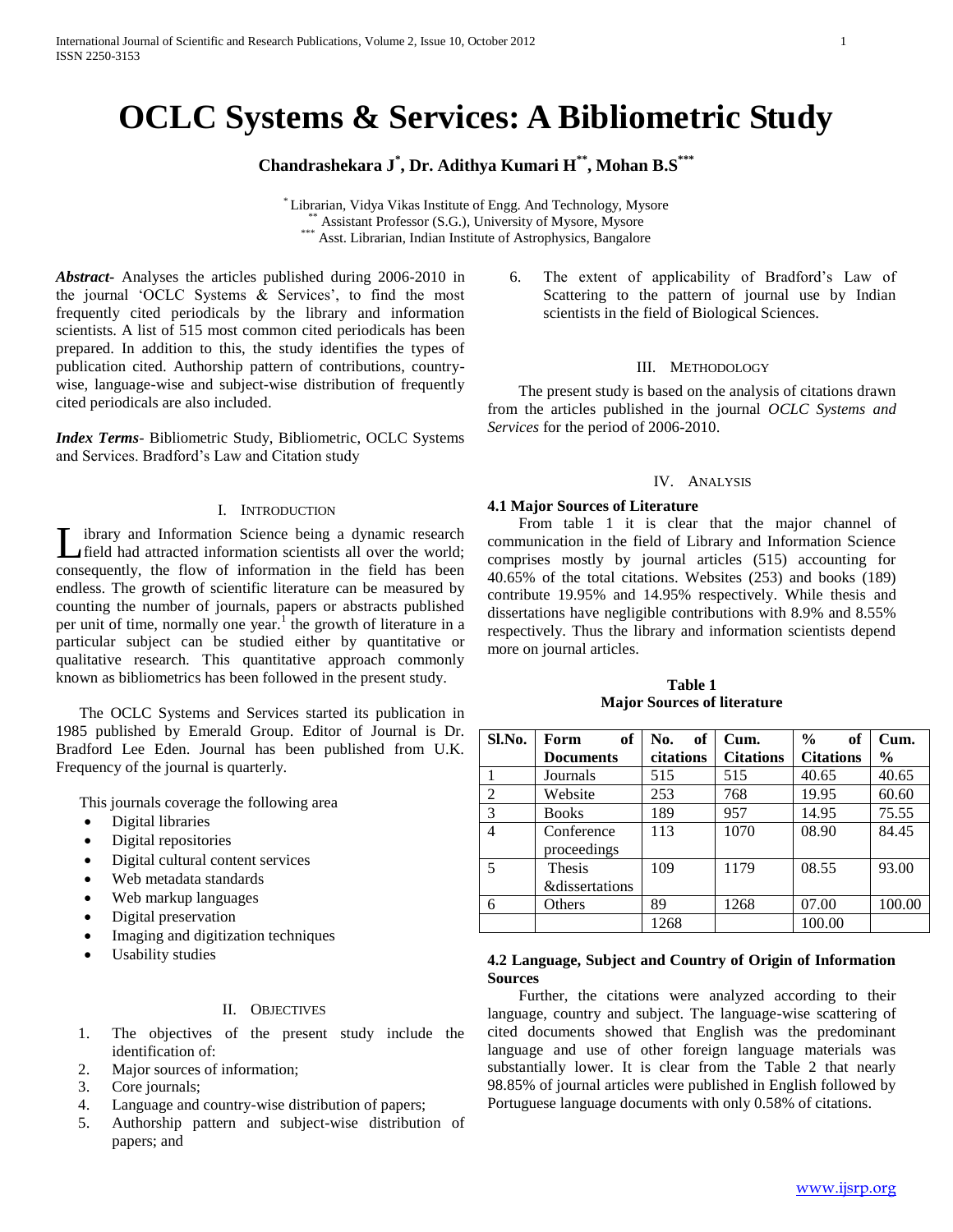| Sl.No. | Language   | No.<br><b>Journals</b> | <b>Of</b> | No.<br><b>Citations</b> | of | Cum.<br><b>Citation</b> |       | Percentage |        | Cum. $\%$ |       |
|--------|------------|------------------------|-----------|-------------------------|----|-------------------------|-------|------------|--------|-----------|-------|
| 01     | English    | 214                    |           | 509                     |    | 509                     | 98.85 |            | 98.85  |           |       |
|        |            |                        |           |                         |    |                         |       |            |        |           |       |
| 02     | Portuguese | 03                     |           | 03                      |    | 512                     | 00.58 |            | 99.43  |           |       |
| 03     | French     | 01                     |           | 01                      |    | 513                     | 00.19 |            | 99.62  |           |       |
| 04     | German     | 01                     |           | 01                      |    | 514                     | 00.19 |            | 99.81  |           |       |
| 05     | Spanish    | 01                     |           | 01                      |    | 515                     | 00.19 |            | 100.00 |           |       |
|        |            | 220                    |           | 515                     |    |                         | 100   |            |        |           |       |
|        |            |                        |           |                         |    | Germany                 | 03    | 210        |        | 01.37     | 95.50 |

# **4.3** Country**-wise Distribution of Cited Library and Information Science Journals**

 The cited documents were analysed according to their country of origin. Table 3 indicates that 64.56% of the cited documents were from USA and rest were from UK (23.65%) and remaining less than 13% were from other 13 countries. From this it can be inferred that the researchers in Library and Information Science depend much on literature emanating from USA and UK.

## **Table 3 Country-wise Distribution of Cited Library and Information Science Journals**

| Sl.No.         | Country of |          | No. of Cumulative        | $\frac{0}{0}$ | Cum.  |
|----------------|------------|----------|--------------------------|---------------|-------|
|                | origin     | Journals | <sub>of</sub><br>$^{on}$ |               | $\%$  |
|                |            |          | journals                 |               |       |
|                | <b>USA</b> | 142      | 142                      | 64.56         | 64.56 |
| $\overline{2}$ | UK         | 52       | 194                      | 23.65         | 88.21 |
| 3              | Netherland | 04       | 198                      | 01.81         | 90.02 |
| $\overline{4}$ | Canada     | 03       | 201                      | 01.37         | 91.39 |
| 5              | Spain      | 03       | 204                      | 01.37         | 92.76 |
| 6              | Brazil     | 03       | 207                      | 01.37         | 94.13 |

|    | 509       | 98.85 |     | 98.85  |        |        |
|----|-----------|-------|-----|--------|--------|--------|
|    | 512       | 00.58 |     | 99.43  |        |        |
|    | 513       | 00.19 |     |        | 99.62  |        |
|    | 514       | 00.19 |     | 99.81  |        |        |
|    | 515       | 00.19 |     | 100.00 |        |        |
|    |           | 100   |     |        |        |        |
| 7  | Germany   | 03    | 210 |        | 01.37  | 95.50  |
| 8  | Sweden    | 02    | 212 |        | 00.90  | 96.40  |
| 9  | China     | 02    | 214 |        | 00.90  | 97.30  |
| 10 | Australia | 01    | 215 |        | 00.45  | 97.75  |
| 11 | Iran      | 01    | 216 |        | 00.45  | 98.20  |
| 12 | India     | 01    | 217 |        | 00.45  | 98.65  |
| 13 | Austria   | 01    | 218 |        | 00.45  | 99.10  |
| 14 | Japan     | 01    | 219 |        | 00.45  | 99.55  |
| 15 | Maryland  | 01    | 220 |        | 00.45  | 100.00 |
|    |           | 220   |     |        | 100.00 |        |

# **4.4 Subject classification of cited journals**

 It is evident from the table 4 that total 515 citations are spread in 220 subject journals. Nearly 16.31% of cited documents were from the field of information technology and 13.03% were from the field of digital library. The journal articles devoted to other subjects like Library services, Library & Information Science, Academic Libraries, Computer science, Microbiology etc. accounted for nearly 70% of the total cited literature. This has an important implication for the provision of information services to the Library and Information scientists.

**Table 4 Subject classification of cited journals 2005-2010**

| Sl.No          | Categorization of<br>Subject<br>cited | of<br>No.      | $\%$  | of<br>No.        | $\%$  | Cum. % |
|----------------|---------------------------------------|----------------|-------|------------------|-------|--------|
|                | iournals                              | Journals       |       | <b>Citations</b> |       |        |
|                | <b>Information Technology</b>         | 22             | 10.00 | 84               | 16.31 | 16.31  |
| $\overline{2}$ | Digital library                       | 12             | 5.48  | 67               | 13.03 | 29.34  |
| $\overline{3}$ | Library services                      | 8              | 0.66  | 38               | 7.37  | 36.71  |
| $\overline{4}$ | Library & Information Science         | 15             | 6.84  | 33               | 6.43  | 43.14  |
| 5              | Academic Libraries                    | 16             | 7.29  | 29               | 5.63  | 48.77  |
| 6              | <b>Computer Science</b>               | 12             | 5.47  | 23               | 4.49  | 53.26  |
| $\tau$         | Microbiology                          | 9              | 4.11  | 16               | 3.13  | 56.39  |
| 8              | <b>Higher Education</b>               | 7              | 3.20  | 14               | 2.74  | 59.13  |
| 9              | Library management                    | 6              | 2.72  | 11               | 2.13  | 61.26  |
| 10             | Communication                         | 5              | 2.27  | 9                | 1.76  | 63.02  |
| 11             | Scientometrics                        |                | 0.45  | 7                | 1.37  | 64.39  |
| 12             | Web libraries                         | 5              | 2.27  | 5                | 0.97  | 65.36  |
| 13             | <b>Library Documentation</b>          | $\overline{2}$ | 0.90  | 5                | 0.97  | 66.33  |
| 14             | Medicine                              | 3              | 1.36  | $\overline{4}$   | 0.77  | 67.10  |
| 15             | Library administration                | 3              | 1.36  | 4                | 0.77  | 67.87  |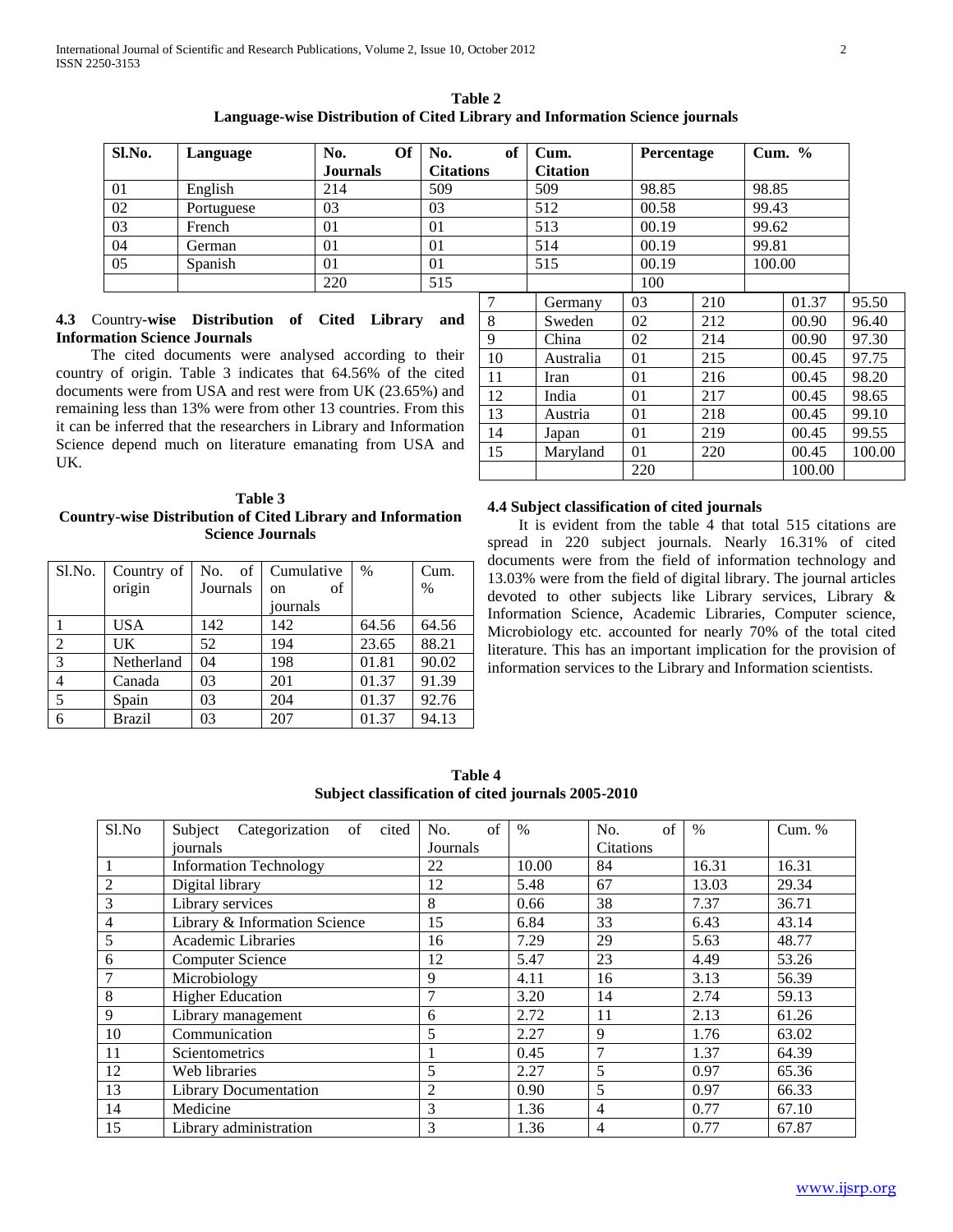| 16 | Research methods               | 4              | 1.81   | $\overline{4}$ | 0.77   | 68.64  |
|----|--------------------------------|----------------|--------|----------------|--------|--------|
| 17 | Physics                        | 4              | 1.81   | $\overline{4}$ | 0.77   | 69.41  |
| 18 | Geographic Information Science | $\overline{c}$ | 0.90   | 3              | 0.58   | 69.99  |
| 19 | Library philosophy             | 1              | 0.45   | $\overline{2}$ | 0.38   | 70.37  |
| 20 | Economics                      | $\overline{2}$ | 0.90   | $\overline{2}$ | 0.38   | 70.75  |
| 21 | Public Library                 | $\overline{2}$ | 0.90   | $\overline{2}$ | 0.38   | 71.13  |
| 22 | Genetics                       | $\overline{2}$ | 0.90   | $\overline{2}$ | 0.38   | 71.51  |
| 23 | Social Science                 | 1              | 0.45   | $\overline{c}$ | 0.38   | 71.89  |
| 24 | Health Care Management         | 1              | 0.45   | 1              | 0.19   | 72.08  |
| 25 | Water Science & Technology     | 1              | 0.45   |                | 0.19   | 72.27  |
| 26 | Nuclear                        |                | 0.45   |                | 0.19   | 72.46  |
| 27 | <b>Mathematics</b>             |                | 0.45   | 1              | 0.19   | 72.65  |
| 28 | Law                            |                | 0.45   |                | 0.19   | 72.84  |
| 29 | Molecular                      |                | 0.45   |                | 0.19   | 73.03  |
| 30 | Neurology                      |                | 0.45   | $\mathbf{1}$   | 0.19   | 73.22  |
| 31 | Bacteriology                   | 1              | 0.45   | 1              | 0.19   | 73.41  |
| 32 | <b>Library Collection</b>      |                | 0.45   | 1              | 0.19   | 79.60  |
| 33 | Phytopathology                 |                | 0.45   | 1              | 0.19   | 73.79  |
| 34 | Miscellaneous                  | 66             | 30.00  | 135            | 26.21  | 100.00 |
|    |                                | 220            | 100.00 | 515            | 100.00 |        |
|    |                                |                |        |                |        |        |

# **4.5 Distribution of Citations According to their Authorship**

 It is observed from the table 5 that most of the citations have single authors (60.19%) and the remaining citations are contributed by two authors (21.35%), three authors (9.33%), four authors (5.25%) and five or more than five authors (3.88%). The publications are in the descending order of single, double, three, four and five and more than five authors.

| Table-5                                                 |  |
|---------------------------------------------------------|--|
| Distribution of Citations According to their Authorship |  |

| Sl.No.         | Authorship  | of<br>No.        | Percentage | <b>Cumulative</b> |
|----------------|-------------|------------------|------------|-------------------|
|                |             | <b>Citations</b> |            | percentages       |
|                | Single      | 310              | 60.19      | 60.19             |
| $\overline{2}$ | Two         | 110              | 21.35      | 81.54             |
| 3              | Three       | 48               | 09.33      | 90.87             |
| 4              | Four        | 27               | 05.25      | 96.12             |
| 5              | Five<br>and | 20               | 03.88      | 100.00            |
|                | the<br>more |                  |            |                   |
|                | five        |                  |            |                   |
|                |             | 515              | 100.00     |                   |

 The data reveals that single authored papers accounted for 310 (60.19%) while 195 (39.81%) citations were multi-authored. The low incidence of multiple authorship is characteristic of social sciences rather than the physical and life sciences where the percentages of multi-authored papers is reported to be in the range from 67 to  $83.<sup>2</sup>$ 

#### **4.6 Ranked list of cited periodicals**

 Table 7 presents ranked list of journals preferred by the Library and Information scientists for publications. Contributions of Library and Information scientists were scattered in as many as 220 journals. The first six journals in the rank list covered ¼ of the contributions (26.23%) while 50% and 75% respectively were covered by 28 and 93 journals. Among the cited journals D-Lib Magazine occupies the first rank, accounting for 53 (10.40%) of the total number of citations followed by OCLC Systems and Services (4.56%) and Ariadne (3.40%). The selection of periodicals for subscription may be based on the rank list for optimum utilization.

**Table 7 Ranking of Periodicals**

| <b>SI.N</b><br>0. | Rank | Name of the Journal            | Country    | Language | No.<br>of<br>Cita-<br>tions | Cu<br>m.<br>Cita<br>tions | $\frac{0}{0}$ | Cum.<br>$\frac{0}{0}$ |
|-------------------|------|--------------------------------|------------|----------|-----------------------------|---------------------------|---------------|-----------------------|
|                   |      | D-Lib Magazine                 | <b>USA</b> | English  | 53                          | 53                        | 10.40         | 10.40                 |
| 2                 |      | <b>OCLC</b> Systems & Services | UK         | English  | 23                          | 76                        | 4.56          | 14.96                 |
| 3                 |      | Ariadne                        | UK         | English  | 17                          | 93                        | 3.40          | 18.36                 |
| $\overline{4}$    |      | Library Journal                | <b>USA</b> | English  | 15                          | 108                       | 2.96          | 21.32                 |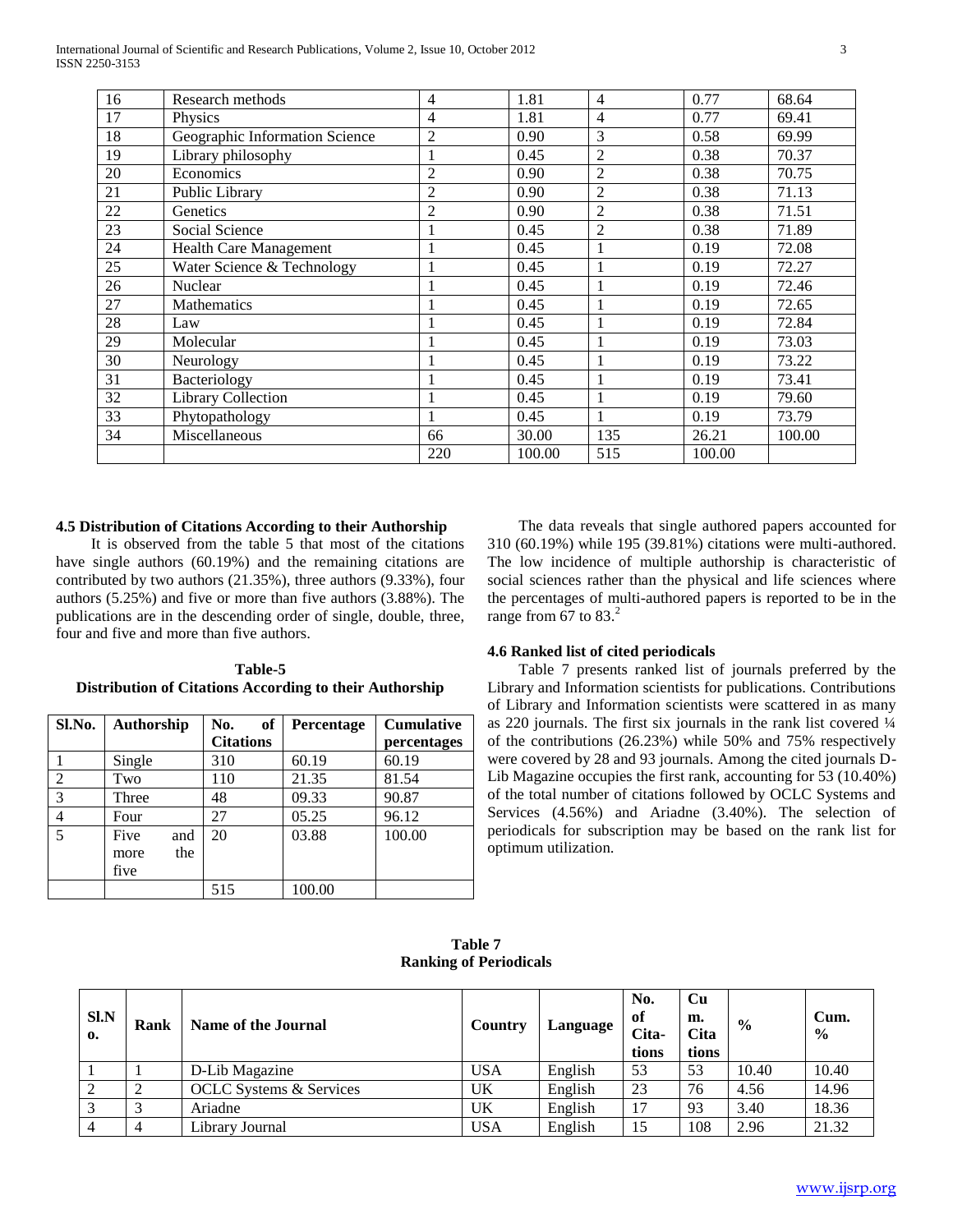| 5                     | 5        | Library Hi Tech                                       | UK              | English | 14                               | 122              | 2.76  | 24.08              |
|-----------------------|----------|-------------------------------------------------------|-----------------|---------|----------------------------------|------------------|-------|--------------------|
| 6                     | 6        | Information Technology & Libraries                    | <b>USA</b>      | English | 12                               | 134              | 2.43  | 26.51              |
| 7                     | $\tau$   | <b>Library Trends</b>                                 | <b>USA</b>      | English | 9                                | 143              | 1.84  | 28.35              |
| 8                     | $8\,$    | <b>First Monday</b>                                   | <b>USA</b>      | English | $\,8\,$                          | 151              | 1.65  | 30.00              |
| 9                     | 9        | Scientometrics                                        | Netherla        | English | $\overline{7}$                   | 158              | 1.40  | 31.40              |
|                       |          |                                                       | nd              |         |                                  |                  |       |                    |
| 10                    | 9        | Journal of the American Society for                   | <b>USA</b>      | English | $\overline{7}$                   | 165              | 1.40  | 32.80              |
|                       |          | Information Science and Technology                    |                 |         |                                  |                  |       |                    |
| 11                    | 10       | Serials Review                                        | <b>USA</b>      | English | 6                                | 171              | 1.18  | 33.98              |
| 12                    | 10       | New Review of Information Networking                  | <b>USA</b>      | English | 6                                | 177              | 1.18  | 35.16              |
| $\overline{13}$       | 10       | Learned Publishing                                    | UK              | English | 6                                | 183              | 1.18  | $\overline{36.34}$ |
| 14                    | 10       | Chronicle of Higher Education                         | <b>USA</b>      | English | 6                                | 189              | 1.18  | 37.52              |
| 15                    | 10       | Annual review of information science and              | <b>USA</b>      | English | 6                                | 195              | 1.18  | 38.70              |
|                       |          | technology                                            |                 |         |                                  |                  |       |                    |
| 16                    | 10       | American Libraries                                    | <b>USA</b>      | English | 6                                | 201              | 1.18  | 39.88              |
| 17                    | 11       | Vishwasharat@TDIL                                     | China           | English | 5                                | 206              | 0.97  | 40.85              |
| 18                    | 11       | Reference Services Review                             | UK              | English | 5                                | 211              | 00.97 | 41.82              |
| 19                    | 11       | Online                                                | UK              | English | 5                                | 216              | 0.97  | 42.79              |
| 20                    | 11       | Nature                                                | UK              | English | 5                                | 221              | 0.97  | 43.76              |
| 21                    | 11       | Library resources and technical services              | <b>USA</b>      | English | $\sqrt{5}$                       | 226              | 0.97  | 44.73              |
| 22                    | 11       | Journal of Web Librarianship                          | <b>USA</b>      | English | $\sqrt{5}$                       | 231              | 0.97  | 45.70              |
| 23                    | 11       | Computers in Libraries                                | <b>USA</b>      | English | $\sqrt{5}$                       | 236              | 0.97  | 46.67              |
| 24                    | 11       | Applied and Environmental Microbiology                | <b>USA</b>      | English | 5                                | 241              | 0.97  | 47.64              |
| 25                    | 12       |                                                       | <b>USA</b>      | English | $\overline{4}$                   | 245              | 0.78  | 48.42              |
| 26                    |          | SPARC open access newsletter                          | UK              |         | $\overline{4}$                   |                  |       |                    |
|                       | 12       | Program                                               |                 | English |                                  | 249              | 0.78  | 49.20              |
| $27\,$                | 12       | Portal: Libraries and the Academy                     | <b>USA</b>      | English | $\overline{4}$                   | 253              | 0.78  | 49.98              |
| 28                    | 12       | <b>Online Information Review</b>                      | UK              | English | $\overline{4}$                   | 257              | 0.78  | 50.76              |
| 29                    | 12       | New Library World                                     | UK              | English | $\overline{4}$                   | 261              | 0.78  | 51.54              |
| 30                    | 12       | Journal of Information Science                        | <b>USA</b>      | English | $\overline{4}$                   | 265              | 0.78  | 52.32              |
| 31                    | 12       | Journal of Academic Librarianship                     | UK              | English | $\overline{4}$                   | 269              | 0.78  | 53.10              |
| 32                    | 12       | Information Processing & Management                   | <b>USA</b>      | English | $\overline{4}$                   | 273              | 0.78  | 53.88              |
| 33                    | 12       | E-Content                                             | <b>USA</b>      | English | $\overline{4}$                   | 277              | 0.78  | 54.66              |
| 34                    | 12       | College & Research Libraries                          | <b>USA</b>      | English | $\overline{4}$                   | 281              | 0.78  | 55.44              |
| 35                    | 13       | ProQuest                                              | UK              | English | $\mathfrak{Z}$                   | 284              | 0.58  | 56.02              |
| 36                    | 13       | Journal of the American Society for                   | <b>USA</b>      | English | $\mathfrak{Z}$                   | 287              | 0.58  | 56.60              |
|                       |          | <b>Information Science</b>                            |                 |         |                                  |                  |       |                    |
| 37                    | 13       | Journal of the American Association for               | <b>USA</b>      | English | $\mathfrak{Z}$                   | 290              | 0.58  | 57.18              |
|                       |          | Information Science and Technology                    |                 |         |                                  |                  |       |                    |
| 38<br>$\overline{39}$ | 13<br>13 | Journal of Documentation                              | <b>UK</b>       | English | $\mathfrak{Z}$<br>$\overline{3}$ | 293              | 0.58  | 57.76              |
| $\overline{40}$       | 13       | Information today<br><b>FEMS Microbiology Ecology</b> | <b>USA</b>      | English | $\overline{3}$                   | 296              | 0.58  | 58.34              |
|                       |          |                                                       | <b>USA</b>      | English |                                  | 299              | 0.58  | 58.92              |
| 41<br>42              | 13<br>13 | Communications of the ACM                             | <b>USA</b>      | English | $\overline{3}$<br>$\overline{3}$ | 302              | 0.58  | 59.50              |
|                       |          | College &Research Libraries News                      | <b>USA</b>      | English |                                  | 305              | 0.58  | 60.08              |
| $\overline{43}$       | 13       | Cataloging & Classification Quarterly                 | UK              | English | $\overline{3}$                   | 308              | 0.58  | 60.66              |
| 44<br>$\overline{45}$ | 13<br>14 | Canadian Journal of Communication                     | Canada<br>UK    | English | $\overline{3}$<br>$\overline{2}$ | 311              | 0.58  | 61.24              |
|                       |          | <b>VINE</b>                                           |                 | English |                                  | 313              | 0.38  | 61.62              |
| $\overline{46}$       | 14       | Transactions in GIS                                   | $\overline{UK}$ | English | $\overline{2}$                   | 315              | 0.38  | 62.00              |
| 47                    | 14       | The Serials Librarian                                 | <b>UK</b>       | English | $\overline{2}$                   | 317              | 0.38  | 62.38              |
| $\overline{48}$       | 14       | The Journal of Academic Librarianship                 | <b>USA</b>      | English | $\overline{2}$                   | 319              | 0.38  | 62.76              |
| $\overline{49}$       | 14       | The Chronicle of Higher Education                     | <b>USA</b>      | English | $\overline{2}$                   | 321              | 0.38  | 63.14              |
| $\overline{50}$       | 14       | Searcher                                              | <b>USA</b>      | English | $\overline{2}$                   | 323              | 0.38  | 63.52              |
| $\overline{51}$       | 14       | Nihon Iji Shimpo                                      | <b>USA</b>      | English | $\overline{2}$                   | 325              | 0.38  | 63.90              |
| $\overline{52}$       | 14       | <b>Library Technology Reports</b>                     | <b>USA</b>      | English | $\overline{2}$                   | 327              | 0.38  | 64.28              |
| 53                    | 14       | Library Philosophy and Practice                       | Iran            | English | $\overline{2}$                   | 329              | 0.38  | 64.66              |
| 54                    | 14       | Journal of Usability Studies                          | Canada          | English | $\overline{2}$                   | 331              | 0.38  | 65.04              |
| 55                    | 14       | Journal of the Royal Society of Medicine              | UK              | English | $\overline{2}$                   | 333              | 0.38  | 65.42              |
| 56                    | 14       | Journal of Library Administration                     | <b>USA</b>      | English | $\overline{2}$                   | $\overline{335}$ | 0.38  | 65.80              |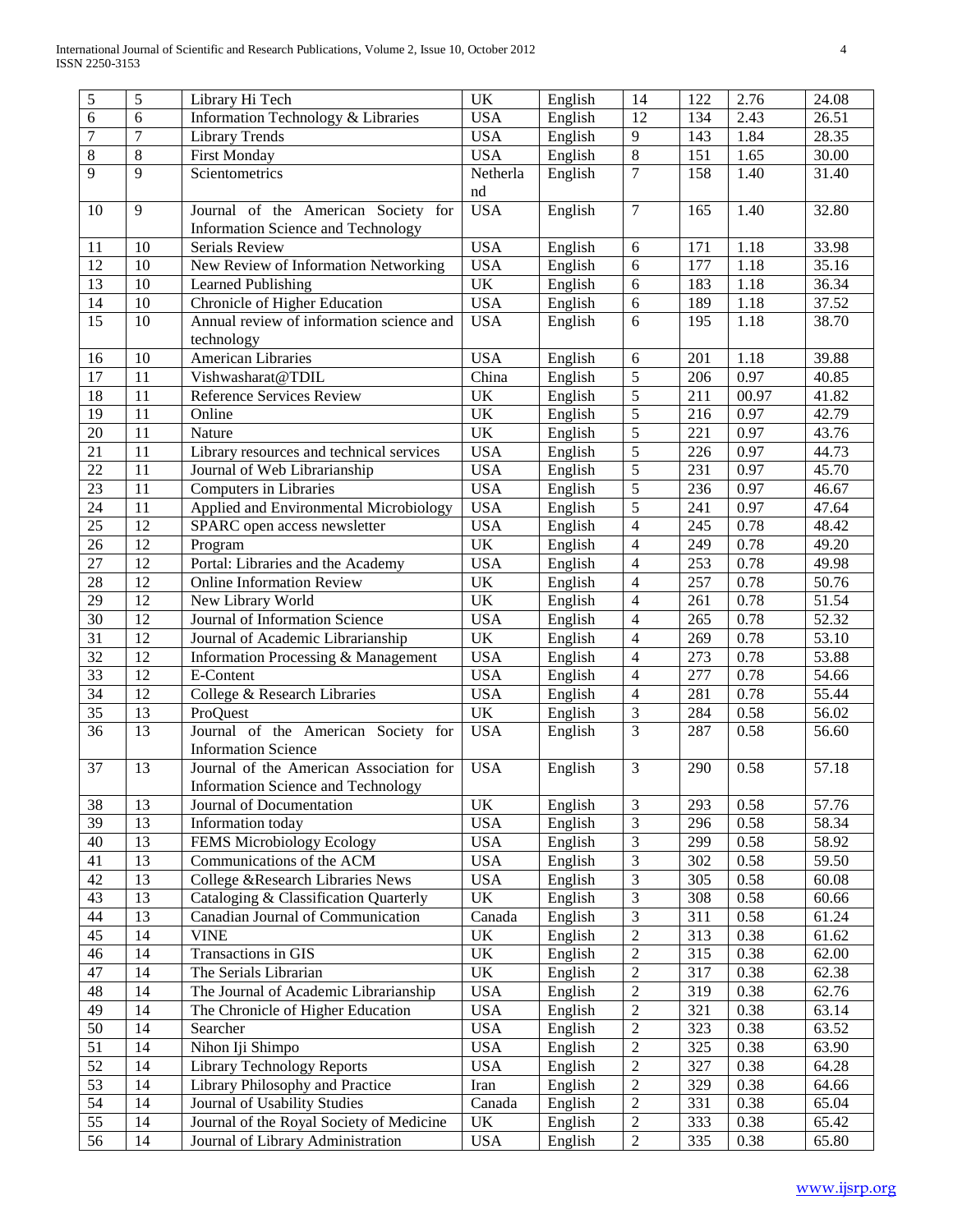| 57              | 14 | Journal of Electronic Publishing           | <b>USA</b>                        | English   | $\overline{2}$ | 337 | 0.38 | 66.18 |
|-----------------|----|--------------------------------------------|-----------------------------------|-----------|----------------|-----|------|-------|
| 58              | 14 | International Journal of Digital Curation  | <b>UK</b>                         | English   | $\overline{2}$ | 339 | 0.38 | 66.56 |
| $\overline{59}$ | 14 | <b>Information Research</b>                | Sweden                            | English   | $\overline{2}$ | 341 | 0.38 | 66.94 |
| 60              | 14 | <b>IEEE Data Engineering Bulletin</b>      | <b>USA</b>                        | English   | $\overline{2}$ | 343 | 0.38 | 67.32 |
| 61              | 14 | <b>Educause Review</b>                     | <b>USA</b>                        | English   | $\overline{2}$ | 345 | 0.38 | 67.70 |
| 62              | 14 | DttP: Documents to the People              | <b>USA</b>                        | English   | $\overline{2}$ | 347 | 0.38 | 68.08 |
| 63              | 14 | <b>Current Contents</b>                    | <b>USA</b>                        | English   | $\overline{2}$ | 349 | 0.38 | 68.46 |
| 64              | 14 | Computers,<br>Environment<br>Urban<br>and  | <b>USA</b>                        | English   | $\overline{2}$ | 351 | 0.38 | 68.84 |
|                 |    | Systems                                    |                                   |           |                |     |      |       |
| 65              | 14 | Computer                                   | <b>USA</b>                        | English   | $\overline{2}$ | 353 | 0.38 | 69.22 |
| 66              | 14 | CalTech Library                            | <b>USA</b>                        | English   | $\sqrt{2}$     | 355 | 0.38 | 69.60 |
| 67              | 14 | California Digital Library                 | <b>USA</b>                        | English   | $\sqrt{2}$     | 357 | 0.38 | 69.98 |
| 68              | 14 | Australian<br>Academic<br>and<br>Research  | Australia                         | English   | $\sqrt{2}$     | 359 | 0.38 | 70.36 |
|                 |    | Libraries                                  |                                   |           |                |     |      |       |
| 69              | 14 | <b>Archival Issues</b>                     | <b>USA</b>                        | English   | $\overline{2}$ | 361 | 0.38 | 70.74 |
| $\overline{70}$ | 14 | ARL bimonthly report                       | <b>USA</b>                        | English   | $\overline{2}$ | 363 | 0.38 | 71.12 |
| $\overline{71}$ | 14 | Antimicrobial Agents and Chemotherapy      | <b>USA</b>                        | English   | $\overline{2}$ | 365 | 0.38 | 71.50 |
| $\overline{72}$ | 14 | American Archivist                         | <b>USA</b>                        | English   | $\overline{2}$ | 367 | 0.38 | 71.88 |
| 73              | 15 | Technical services quarterly               | <b>USA</b>                        | English   | $\mathbf{1}$   | 368 | 0.19 | 72.07 |
| $\overline{74}$ | 15 | Information management journal             | <b>USA</b>                        | English   | $\mathbf{1}$   | 369 | 0.19 | 72.26 |
| 75              | 15 | Information services and use               | <b>USA</b>                        | English   | $\,1\,$        | 370 | 0.19 | 72.45 |
| 76              | 15 | Proceedings of the American society for    | <b>USA</b>                        | English   | $\mathbf{1}$   | 371 | 0.19 | 72.64 |
|                 |    | information science & technology           |                                   |           |                |     |      |       |
| 77              | 15 | Wired                                      | <b>USA</b>                        | English   | $\mathbf{1}$   | 372 | 0.19 | 72.83 |
| 78              | 15 | Water Science and Technology               | UK                                | English   | $\mathbf{1}$   | 373 | 0.19 | 73.02 |
| 79              | 15 | Washington center for improving the        | <b>USA</b>                        | English   | $\mathbf{1}$   | 374 | 0.19 | 73.21 |
|                 |    | quality of undergraduate<br>education      |                                   |           |                |     |      |       |
|                 |    | newsletter                                 |                                   |           |                |     |      |       |
| 80              | 15 | Transinformação                            | <b>Brazil</b>                     | Portugues | 1              | 375 | 0.19 | 73.40 |
|                 |    |                                            |                                   | e         |                |     |      |       |
| 81              | 15 | Time                                       | <b>USA</b>                        | English   | $\mathbf{1}$   | 376 | 0.19 | 73.59 |
| 82              | 15 | The open nuclear and particle journal      | <b>USA</b>                        | English   | $\mathbf{1}$   | 377 | 0.19 | 73.78 |
| 83              | 15 | The huffington post                        | <b>USA</b>                        | English   | $\mathbf{1}$   | 378 | 0.19 | 73.97 |
| 84              | 15 | The Economic Journal                       | UK                                | English   | $\mathbf{1}$   | 379 | 0.19 | 74.16 |
| 85              | 15 | The Computer Journal                       | UK                                | English   | $\mathbf{1}$   | 380 | 0.19 | 74.35 |
| 86              | 15 | The Charleston Advisor                     | <b>USA</b>                        | English   | $\mathbf{1}$   | 381 | 0.19 | 74.54 |
| 87              | 15 | The book paper group annual                | <b>USA</b>                        | English   | $\mathbf{1}$   | 382 | 0.19 | 74.73 |
| 88              | 15 | The Atlantic                               | <b>USA</b>                        | English   | $\,1\,$        | 383 | 0.19 | 74.92 |
| 89              | 15 | Tennessee libraries                        | <b>USA</b>                        | English   | 1              | 384 | 0.19 | 75.11 |
| 90              | 15 | <b>Technical Communication Quarterly</b>   | UK                                | English   | $\mathbf{1}$   | 385 | 0.19 | 75.30 |
| 91              | 15 | Teacher Librarian                          | <b>USA</b>                        | English   | $\,1\,$        | 386 | 0.19 | 75.49 |
| 92              | 15 | Taxonomy                                   | Marylan                           | English   | $\mathbf{1}$   | 387 | 0.19 | 75.68 |
|                 |    |                                            | d                                 |           |                |     |      |       |
| 93              | 15 | Behavioral<br>Systems<br>Research<br>and   | $\ensuremath{\mathrm{UK}}\xspace$ | English   | $\mathbf{1}$   | 388 | 0.19 | 75.87 |
|                 |    | Science                                    |                                   |           |                |     |      |       |
| 94              | 15 | Studies in Higher Education                | UK                                | English   | $\mathbf{1}$   | 389 | 0.19 | 76.06 |
| 95              | 15 | Speculations in Science and Technology     | <b>USA</b>                        | English   | $\mathbf{1}$   | 390 | 0.19 | 76.25 |
| 96              | 15 | Sociological Inquiry                       | <b>USA</b>                        | English   | $\mathbf{1}$   | 391 | 0.19 | 76.44 |
| 97              | 15 | ScieCom Info                               | <b>USA</b>                        | English   | $\mathbf{1}$   | 392 | 0.19 | 76.63 |
| 98              | 15 | School Library Journal                     | <b>USA</b>                        | English   | $\mathbf{1}$   | 393 | 0.19 | 76.82 |
| 99              | 15 | Saturday Review of Literature              | <b>USA</b>                        | English   | $\mathbf{1}$   | 394 | 0.19 | 77.01 |
| 100             | 15 | Revue<br>Française<br>d'Allergologie<br>et | <b>USA</b>                        | French    | $\mathbf{1}$   | 395 | 0.19 | 77.20 |
|                 |    | d'Immunologie Clinique                     |                                   |           |                |     |      |       |
| 101             | 15 | Revista de Pesquisa e Pós-Graduação,       | <b>Brazil</b>                     | Portugues | $\mathbf{1}$   | 396 | 0.19 | 77.39 |
|                 |    | Erechim                                    |                                   | e         |                |     |      |       |
| 102             | 15 | Review of the Royal Spanish Academy of     | Spain                             | English   | $\mathbf{1}$   | 397 | 0.19 | 77.58 |
|                 |    | Sciences, Series A, Mathematics1           |                                   |           |                |     |      |       |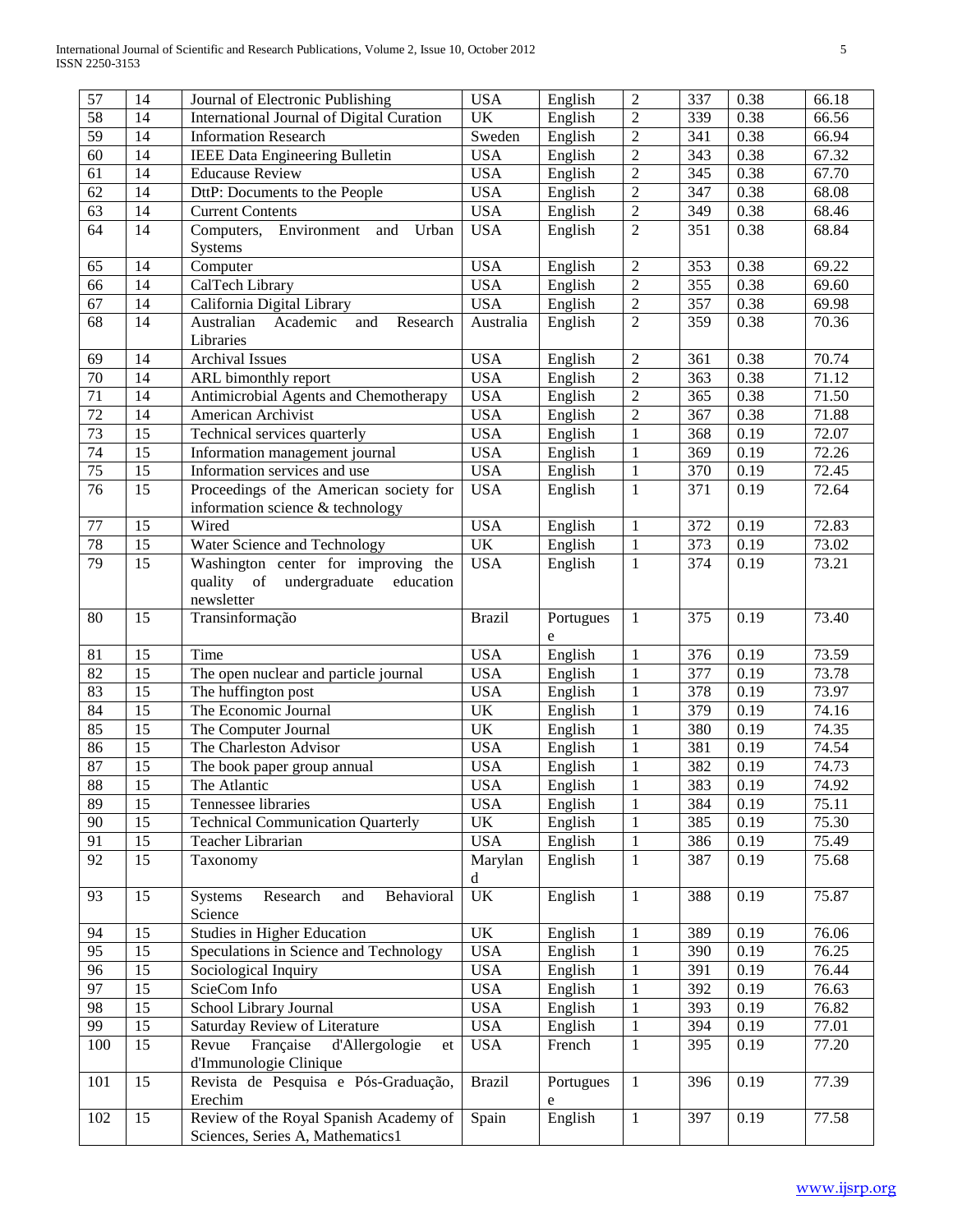| 103 | 15              | Public Library of Science Biology                                                                                                            | <b>UK</b>                         | English | $\mathbf{1}$ | 398 | 0.19 | 77.77 |
|-----|-----------------|----------------------------------------------------------------------------------------------------------------------------------------------|-----------------------------------|---------|--------------|-----|------|-------|
| 104 | 15              | Public libraries                                                                                                                             | <b>USA</b>                        | English | $\mathbf{1}$ | 399 | 0.19 | 77.96 |
| 105 | 15              | Progressive Librarian                                                                                                                        | <b>USA</b>                        | English | $\mathbf{1}$ | 400 | 0.19 | 78.15 |
| 106 | 15              | Program:<br>Electronic<br>Library<br>&                                                                                                       | UK                                | English | $\mathbf{1}$ | 401 | 0.19 | 78.34 |
|     |                 | <b>Information Systems</b>                                                                                                                   |                                   |         |              |     |      |       |
| 107 | 15              | Profession                                                                                                                                   | <b>USA</b>                        | English | $\mathbf{1}$ | 402 | 0.19 | 78.53 |
| 108 | 15              | PC World                                                                                                                                     | <b>USA</b>                        | English | $\mathbf{1}$ | 403 | 0.19 | 78.72 |
| 109 | 15              | Papers from Portico                                                                                                                          | <b>USA</b>                        | English | $\mathbf{1}$ | 404 | 0.19 | 78.91 |
| 110 | 15              | Otolaryngology - Head and Neck Surgery                                                                                                       | <b>USA</b>                        | English | $\mathbf{1}$ | 405 | 0.19 | 79.10 |
| 111 | 15              | <b>Organizational Research Methods</b>                                                                                                       | <b>USA</b>                        | English | $\mathbf{1}$ | 406 | 0.19 | 79.29 |
| 112 | 15              | Online & CD-ROM Review                                                                                                                       | UK                                |         |              | 407 |      |       |
|     | 15              |                                                                                                                                              | UK                                | English | $\mathbf{1}$ |     | 0.19 | 78.48 |
| 113 | 15              | On the Horizon                                                                                                                               |                                   | English | $\mathbf{1}$ | 408 | 0.19 | 79.67 |
| 114 |                 | North Carolina Libraries                                                                                                                     | <b>USA</b>                        | English | $\mathbf{1}$ | 409 | 0.19 | 79.86 |
| 115 | 15              | Nippon Ganka Gakkai Zasshi                                                                                                                   | Japan                             | English | $\mathbf{1}$ | 410 | 0.19 | 80.05 |
| 116 | 15              | New journal of physics                                                                                                                       | <b>USA</b>                        | English | $\mathbf{1}$ | 411 | 0.19 | 80.24 |
| 117 | 15              | Nature Reviews Genetics                                                                                                                      | UK                                | English | $\mathbf{1}$ | 412 | 0.19 | 80.43 |
| 118 | 15              | Mycotaxon                                                                                                                                    | <b>USA</b>                        | English | $\mathbf{1}$ | 413 | 0.19 | 80.62 |
| 119 | 15              | Mississippi Libraries                                                                                                                        | <b>USA</b>                        | English | $\mathbf{1}$ | 414 | 0.19 | 80.81 |
| 120 | 15              | Microform & Imaging Review                                                                                                                   | <b>USA</b>                        | English | $\mathbf{1}$ | 415 | 0.19 | 81.00 |
| 121 | 15              | Microbial Drug Resistance: Mechanisms,                                                                                                       | <b>USA</b>                        | English | $\mathbf{1}$ | 416 | 0.19 | 81.19 |
|     |                 | Epidemiology and Disease                                                                                                                     |                                   |         |              |     |      |       |
| 122 | 15              | Long range planning                                                                                                                          | Austria                           | English | $\,1\,$      | 417 | 0.19 | 81.38 |
| 123 | 15              | Libri                                                                                                                                        | <b>USA</b>                        | English | $\mathbf{1}$ | 418 | 0.19 | 81.57 |
| 124 | 15              | <b>Library Serials</b>                                                                                                                       | <b>USA</b>                        | English | $\mathbf{1}$ | 419 | 0.19 | 81.76 |
| 125 | 15              | Library Review                                                                                                                               | UK                                | English | $\mathbf{1}$ | 420 | 0.19 | 81.95 |
| 126 | 15              | Library quarterly                                                                                                                            | <b>USA</b>                        | English | $\mathbf{1}$ | 421 | 0.19 | 82.14 |
| 127 | 15              | Library of Congress, Washington, DC                                                                                                          | <b>USA</b>                        | English | $\mathbf{1}$ | 422 | 0.19 | 82.33 |
| 128 | 15              | Library of Congress Information Bulletin                                                                                                     | <b>USA</b>                        | English | $\mathbf{1}$ | 423 | 0.19 | 82.52 |
| 129 | 15              | <b>Library Management</b>                                                                                                                    | <b>UK</b>                         | English | $\mathbf{1}$ | 424 | 0.19 | 82.71 |
| 130 | 15              | Library Journal Net Connect                                                                                                                  | <b>USA</b>                        | English | $\mathbf{1}$ | 425 | 0.19 | 82.90 |
| 131 | 15              | Libraries & Culture                                                                                                                          | <b>USA</b>                        | English | $\mathbf{1}$ | 426 | 0.19 | 83.09 |
| 132 | 15              | Lecture notes in computer science                                                                                                            | $\ensuremath{\mathrm{UK}}\xspace$ | English | $\mathbf{1}$ | 427 | 0.19 | 83.28 |
| 133 | 15              | Law & Social Inquiry                                                                                                                         | <b>USA</b>                        | English | $\mathbf{1}$ | 428 | 0.19 | 83.47 |
| 134 | 15              | Knowledge Quest                                                                                                                              | <b>USA</b>                        | English | $\mathbf{1}$ | 429 | 0.19 | 83.66 |
| 135 | 15              | Journal of digital information                                                                                                               | <b>USA</b>                        | English | $\mathbf{1}$ | 430 | 0.19 | 83.85 |
| 136 | 15              | Journal of Zhehjian University Science                                                                                                       | China                             | English | $\mathbf{1}$ | 431 | 0.19 | 84.04 |
| 137 | 15              | Journal of Women in Culture and Society                                                                                                      | <b>USA</b>                        | English | $\mathbf 1$  | 432 | 0.19 | 84.23 |
| 138 | $\overline{15}$ | Journal of Theoretical Biology                                                                                                               | <b>USA</b>                        | English | $\,1\,$      | 433 | 0.19 | 84.42 |
| 139 | 15              | $% \left( \left( \mathcal{A},\mathcal{A}\right) \right) =\left( \mathcal{A},\mathcal{A}\right)$ of<br>Journal<br>American<br>Planning<br>the | <b>USA</b>                        | English | $\mathbf{1}$ | 434 | 0.19 | 84.61 |
|     |                 | Association                                                                                                                                  |                                   |         |              |     |      |       |
| 140 | 15              | Journal<br>$% \left( \left( \mathcal{A},\mathcal{A}\right) \right) =\left( \mathcal{A},\mathcal{A}\right)$ of<br>American<br>Medical<br>the  | <b>USA</b>                        | English | $\,1\,$      | 435 | 0.19 | 84.80 |
|     |                 | Association                                                                                                                                  |                                   |         |              |     |      |       |
| 141 | 15              | Journal of Molecular Evolution                                                                                                               | Germany                           | English | $\,1\,$      | 436 | 0.19 | 84.99 |
| 142 | 15              | Journal<br>management information<br>of                                                                                                      | <b>USA</b>                        | English | $\mathbf{1}$ | 437 | 0.19 | 85.18 |
|     |                 | systems                                                                                                                                      |                                   |         |              |     |      |       |
| 143 | 15              | Journal of High Energy Physics                                                                                                               | <b>USA</b>                        | English | $\mathbf{1}$ | 438 | 0.19 | 85.37 |
| 144 | $\overline{15}$ | Journal of Education for Library and                                                                                                         | <b>USA</b>                        | English | $\mathbf{1}$ | 439 | 0.19 | 85.56 |
|     |                 | <b>Information Science</b>                                                                                                                   |                                   |         |              |     |      |       |
| 145 | 15              | Journal of Digital Libraries                                                                                                                 | UK                                | English | $\mathbf{1}$ | 440 | 0.19 | 85.75 |
| 146 | 15              | Computer-Mediated<br>Journal<br>of                                                                                                           | <b>USA</b>                        | English | $\mathbf{1}$ | 441 | 0.19 | 85.94 |
|     |                 | Communication                                                                                                                                |                                   |         |              |     |      |       |
| 147 | 15              | Journal of Child Neurology                                                                                                                   | UK                                | English | $\,1\,$      | 442 | 0.19 | 86.13 |
| 148 | 15              | finance<br>Journal<br>of<br>and<br>business                                                                                                  | <b>USA</b>                        | English | $\mathbf{1}$ | 443 | 0.19 | 86.32 |
|     |                 | librarianship                                                                                                                                |                                   |         |              |     |      |       |
| 149 | 15              | Journal of Bacteriology                                                                                                                      | <b>USA</b>                        | English | $\mathbf{1}$ | 444 | 0.19 | 86.51 |
| 150 | 15              | Journal of Archival Organization                                                                                                             | <b>USA</b>                        | English | $\mathbf{1}$ | 445 | 0.19 | 86.70 |
| 151 | 15              | IT Professional                                                                                                                              | UK                                | English | $\mathbf{1}$ | 446 | 0.19 | 86.89 |
|     |                 |                                                                                                                                              |                                   |         |              |     |      |       |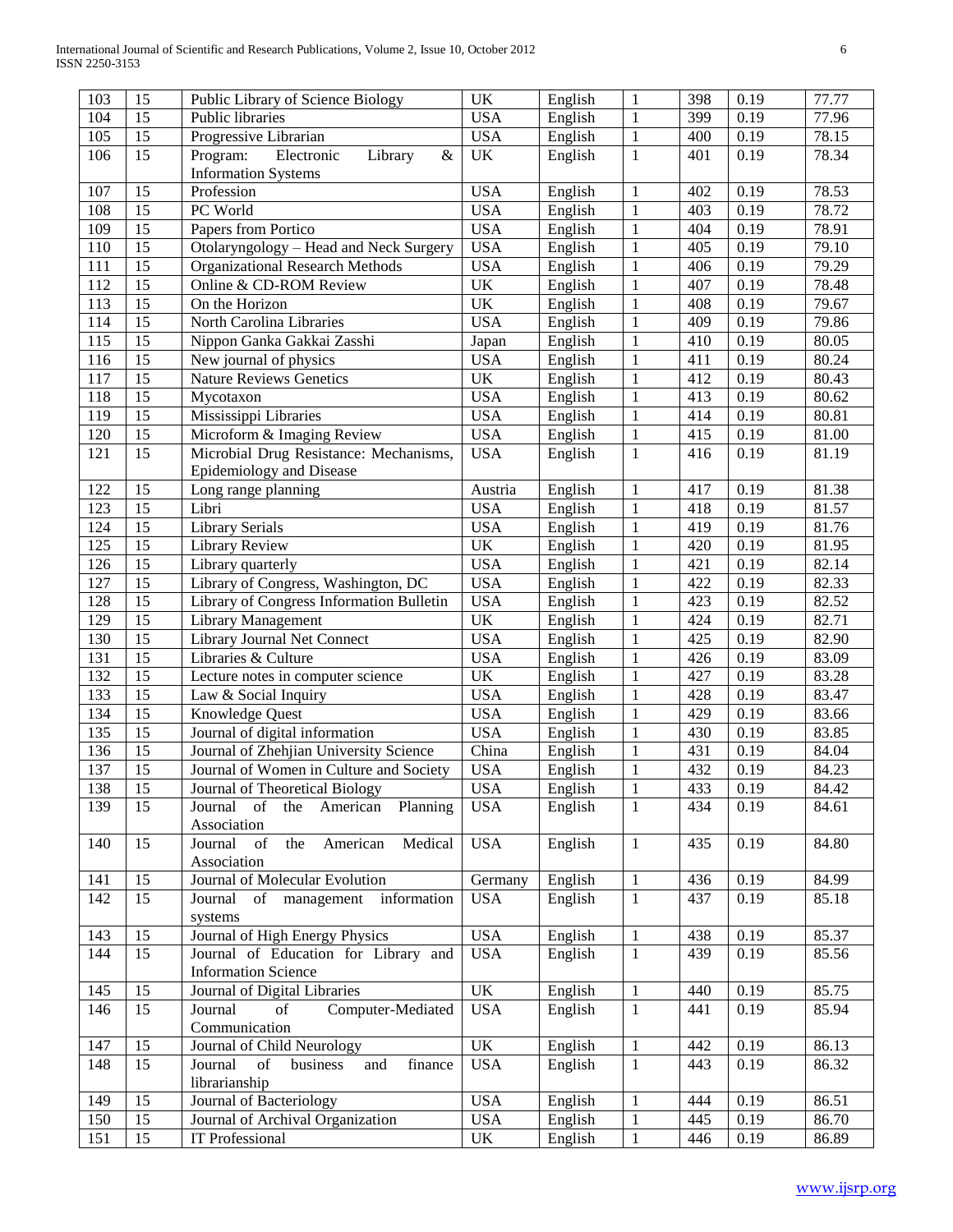| 153<br><b>USA</b><br>$\overline{\mathrm{English}}$<br>15<br>Issues<br>in<br>science<br>technology<br>1<br>448<br>0.19<br>87.27<br>and<br>librarianship<br>154<br>IRS interoperable repository statistics<br>UK<br>0.19<br>15<br>English<br>$\mathbf{1}$<br>449<br>87.46<br>155<br>15<br>Germany<br>English<br>$\mathbf{1}$<br>0.19<br>87.65<br>Inter-research ethics in science and<br>450<br>environmental politics<br>156<br>15<br>Internet Reference Services Quarterly,<br><b>USA</b><br>English<br>$\,1\,$<br>0.19<br>451<br>87.84<br>157<br>15<br>International Journal on Digital Libraries<br>Netherla<br>English<br>$\mathbf{1}$<br>452<br>0.19<br>88.03<br>nd<br>UK<br>English<br>$\mathbf{1}$<br>0.19<br>158<br>15<br>Geographic<br>453<br>88.22<br>International<br>Journal<br>of<br><b>Information Science</b><br><b>UK</b><br>159<br>15<br><b>International Economic Papers</b><br>English<br>$\mathbf{1}$<br>0.19<br>88.41<br>454<br>$\overline{15}$<br><b>UK</b><br>$\mathbf{1}$<br>88.60<br>160<br><b>International Digital Library Perspectives</b><br>English<br>455<br>0.19<br>$\overline{15}$<br><b>USA</b><br>161<br>English<br>$\mathbf{1}$<br>456<br>0.19<br>88.79<br>Interest research<br>$\overline{15}$<br><b>USA</b><br>162<br>English<br>$\mathbf{1}$<br>457<br>0.19<br>88.98<br>Interactions<br>$\mathbf 1$<br>163<br>15<br><b>INSPEL</b><br>Germany<br>German<br>458<br>0.19<br>89.17<br>15<br>$\mathbf{1}$<br>164<br><b>UK</b><br>English<br>0.19<br>89.36<br>Innovations in Education and Teaching<br>459<br>International<br><b>USA</b><br>165<br>15<br><b>Information Searcher</b><br>English<br>$\mathbf{1}$<br>0.19<br>89.55<br>460<br>$\overline{15}$<br><b>UK</b><br>$\mathbf 1$<br>166<br>English<br>461<br>0.19<br>89.74<br>Information review<br><b>USA</b><br>167<br>15<br>$\mathbf{1}$<br>0.19<br>89.93<br>Information<br>Retrieval<br>Library<br>English<br>462<br>and<br>Automation<br>15<br>English<br>0.19<br>168<br>Information research: An International<br>Sweden<br>$\mathbf{1}$<br>90.12<br>463<br>Electronic journal<br><b>USA</b><br>15<br>Information Communication & Society<br>$\mathbf{1}$<br>0.19<br>90.31<br>169<br>English<br>464<br><b>USA</b><br>15<br>$\mathbf{1}$<br>170<br>English<br>0.19<br>90.50<br>Infection and Immunity<br>465<br><b>Illinois</b> Libraries<br><b>USA</b><br>$\mathbf 1$<br>171<br>15<br>English<br>0.19<br>90.69<br>466<br>15<br>172<br><b>IFLS Journal</b><br>$\mathbf{1}$<br>0.19<br>Netherla<br>English<br>467<br>90.88<br>nd<br><b>USA</b><br>173<br>15<br>English<br>$\mathbf{1}$<br>0.19<br><b>ICPSR Bulletin</b><br>468<br>91.07<br>15<br>174<br>of<br><b>USA</b><br>$\mathbf{1}$<br>0.19<br><b>IBM</b><br>Journal<br>Research<br>English<br>469<br>91.26<br>and<br>Development<br>15<br>UK<br>0.19<br>175<br><b>IASSIST Quarterly</b><br>$\mathbf{1}$<br>470<br>91.45<br>English<br><b>USA</b><br>176<br>15<br>High Energy Physics Libraries Webzine<br>$\mathbf{1}$<br>0.19<br>English<br>471<br>91.64<br>177<br>15<br>Health Information and Libraries Journal<br><b>USA</b><br>English<br>$\mathbf{1}$<br>472<br>0.19<br>91.83<br>178<br>15<br><b>USA</b><br>Health Care Management Review<br>English<br>$\mathbf{1}$<br>473<br>0.19<br>92.02<br>179<br>15<br><b>USA</b><br>$\mathbf{1}$<br>0.19<br>GSLIS Alumni newsletter<br>474<br>92.21<br>English<br>15<br>$\overline{1}$<br>180<br><b>USA</b><br>475<br>0.19<br>English<br>92.40<br>Government Information quarterly<br>181<br><b>USA</b><br>1<br>92.59<br>15<br>476<br>0.19<br>English<br><b>Expert Systems</b><br>ETD-educacao tematica digital<br>182<br>15<br>$\mathbf{1}$<br>477<br>0.19<br>92.78<br><b>Brazil</b><br>Portugues<br>e<br>English<br>183<br><b>USA</b><br>$\mathbf{1}$<br>478<br>0.19<br>92.97<br>15<br><b>EMedia Professional</b><br>15<br>Electronic Journal of Academic and<br>$\mathbf{1}$<br>479<br>0.19<br>184<br>Canada<br>English<br>93.16<br>Special Librarianship<br><b>USA</b><br>185<br>15<br><b>Educause Quarterly</b><br>English<br>$\mathbf{1}$<br>480<br>0.19<br>93.35<br>186<br>15<br><b>USA</b><br>0.19<br>Digital web magazine<br>English<br>$\mathbf{1}$<br>481<br>93.54<br>187<br><b>USA</b><br>0.19<br>15<br>Current Opinion<br>Genetics<br>English<br>$\mathbf{1}$<br>482<br>93.73<br>$\&$<br>in<br>Development<br>Computers in Physics<br>188<br>15<br><b>USA</b><br>English<br>$\mathbf{1}$<br>483<br>0.19<br>93.92<br>UK<br>189<br>15<br>English<br>484<br>0.19<br>94.11<br>Computers and Education<br>$\mathbf{1}$<br>190<br>15<br>Colorado Libraries<br><b>USA</b><br>English<br>$\mathbf{1}$<br>485<br>0.19<br>94.30<br>UK<br>191<br>15<br>$\mathbf{1}$<br>0.19<br>94.49<br><b>Collection Building</b><br>English<br>486<br>192<br>15<br><b>CNET</b> news<br>Spain<br>487<br>0.19<br>94.68<br>English<br>$\mathbf{1}$<br>193<br>15<br><b>USA</b><br>$\mathbf{1}$<br>488<br>0.19<br>94.87<br>CLIR report<br>English<br>Campus-Wide Information Systems<br>UK<br>English<br>0.19<br>194<br>15<br>$\mathbf{1}$<br>489<br>95.06<br>195<br>15<br><b>Business Week</b><br><b>USA</b><br>English<br>0.19<br>95.25<br>$\mathbf{1}$<br>490<br>196<br>15<br><b>Bulletin</b><br>of<br>Medical<br><b>USA</b><br>English<br>$\mathbf{1}$<br>491<br>0.19<br>95.44<br>Library<br>the | 152 | 15 | IT business Edge | <b>USA</b> | English | 1 | 447 | 0.19 | 87.08 |
|-----------------------------------------------------------------------------------------------------------------------------------------------------------------------------------------------------------------------------------------------------------------------------------------------------------------------------------------------------------------------------------------------------------------------------------------------------------------------------------------------------------------------------------------------------------------------------------------------------------------------------------------------------------------------------------------------------------------------------------------------------------------------------------------------------------------------------------------------------------------------------------------------------------------------------------------------------------------------------------------------------------------------------------------------------------------------------------------------------------------------------------------------------------------------------------------------------------------------------------------------------------------------------------------------------------------------------------------------------------------------------------------------------------------------------------------------------------------------------------------------------------------------------------------------------------------------------------------------------------------------------------------------------------------------------------------------------------------------------------------------------------------------------------------------------------------------------------------------------------------------------------------------------------------------------------------------------------------------------------------------------------------------------------------------------------------------------------------------------------------------------------------------------------------------------------------------------------------------------------------------------------------------------------------------------------------------------------------------------------------------------------------------------------------------------------------------------------------------------------------------------------------------------------------------------------------------------------------------------------------------------------------------------------------------------------------------------------------------------------------------------------------------------------------------------------------------------------------------------------------------------------------------------------------------------------------------------------------------------------------------------------------------------------------------------------------------------------------------------------------------------------------------------------------------------------------------------------------------------------------------------------------------------------------------------------------------------------------------------------------------------------------------------------------------------------------------------------------------------------------------------------------------------------------------------------------------------------------------------------------------------------------------------------------------------------------------------------------------------------------------------------------------------------------------------------------------------------------------------------------------------------------------------------------------------------------------------------------------------------------------------------------------------------------------------------------------------------------------------------------------------------------------------------------------------------------------------------------------------------------------------------------------------------------------------------------------------------------------------------------------------------------------------------------------------------------------------------------------------------------------------------------------------------------------------------------------------------------------------------------------------------------------------------------------------------------------------------------------------------------------------------------------------------------------------------------------------------------------------------------------------------------------------------------------------------------------------------------------------------------------------------------------------------------------------------------------------------------------------------------------------------------------------------------------------------------------------------------------------------------------------------------------------------|-----|----|------------------|------------|---------|---|-----|------|-------|
|                                                                                                                                                                                                                                                                                                                                                                                                                                                                                                                                                                                                                                                                                                                                                                                                                                                                                                                                                                                                                                                                                                                                                                                                                                                                                                                                                                                                                                                                                                                                                                                                                                                                                                                                                                                                                                                                                                                                                                                                                                                                                                                                                                                                                                                                                                                                                                                                                                                                                                                                                                                                                                                                                                                                                                                                                                                                                                                                                                                                                                                                                                                                                                                                                                                                                                                                                                                                                                                                                                                                                                                                                                                                                                                                                                                                                                                                                                                                                                                                                                                                                                                                                                                                                                                                                                                                                                                                                                                                                                                                                                                                                                                                                                                                                                                                                                                                                                                                                                                                                                                                                                                                                                                                                                                                                   |     |    |                  |            |         |   |     |      |       |
|                                                                                                                                                                                                                                                                                                                                                                                                                                                                                                                                                                                                                                                                                                                                                                                                                                                                                                                                                                                                                                                                                                                                                                                                                                                                                                                                                                                                                                                                                                                                                                                                                                                                                                                                                                                                                                                                                                                                                                                                                                                                                                                                                                                                                                                                                                                                                                                                                                                                                                                                                                                                                                                                                                                                                                                                                                                                                                                                                                                                                                                                                                                                                                                                                                                                                                                                                                                                                                                                                                                                                                                                                                                                                                                                                                                                                                                                                                                                                                                                                                                                                                                                                                                                                                                                                                                                                                                                                                                                                                                                                                                                                                                                                                                                                                                                                                                                                                                                                                                                                                                                                                                                                                                                                                                                                   |     |    |                  |            |         |   |     |      |       |
|                                                                                                                                                                                                                                                                                                                                                                                                                                                                                                                                                                                                                                                                                                                                                                                                                                                                                                                                                                                                                                                                                                                                                                                                                                                                                                                                                                                                                                                                                                                                                                                                                                                                                                                                                                                                                                                                                                                                                                                                                                                                                                                                                                                                                                                                                                                                                                                                                                                                                                                                                                                                                                                                                                                                                                                                                                                                                                                                                                                                                                                                                                                                                                                                                                                                                                                                                                                                                                                                                                                                                                                                                                                                                                                                                                                                                                                                                                                                                                                                                                                                                                                                                                                                                                                                                                                                                                                                                                                                                                                                                                                                                                                                                                                                                                                                                                                                                                                                                                                                                                                                                                                                                                                                                                                                                   |     |    |                  |            |         |   |     |      |       |
|                                                                                                                                                                                                                                                                                                                                                                                                                                                                                                                                                                                                                                                                                                                                                                                                                                                                                                                                                                                                                                                                                                                                                                                                                                                                                                                                                                                                                                                                                                                                                                                                                                                                                                                                                                                                                                                                                                                                                                                                                                                                                                                                                                                                                                                                                                                                                                                                                                                                                                                                                                                                                                                                                                                                                                                                                                                                                                                                                                                                                                                                                                                                                                                                                                                                                                                                                                                                                                                                                                                                                                                                                                                                                                                                                                                                                                                                                                                                                                                                                                                                                                                                                                                                                                                                                                                                                                                                                                                                                                                                                                                                                                                                                                                                                                                                                                                                                                                                                                                                                                                                                                                                                                                                                                                                                   |     |    |                  |            |         |   |     |      |       |
|                                                                                                                                                                                                                                                                                                                                                                                                                                                                                                                                                                                                                                                                                                                                                                                                                                                                                                                                                                                                                                                                                                                                                                                                                                                                                                                                                                                                                                                                                                                                                                                                                                                                                                                                                                                                                                                                                                                                                                                                                                                                                                                                                                                                                                                                                                                                                                                                                                                                                                                                                                                                                                                                                                                                                                                                                                                                                                                                                                                                                                                                                                                                                                                                                                                                                                                                                                                                                                                                                                                                                                                                                                                                                                                                                                                                                                                                                                                                                                                                                                                                                                                                                                                                                                                                                                                                                                                                                                                                                                                                                                                                                                                                                                                                                                                                                                                                                                                                                                                                                                                                                                                                                                                                                                                                                   |     |    |                  |            |         |   |     |      |       |
|                                                                                                                                                                                                                                                                                                                                                                                                                                                                                                                                                                                                                                                                                                                                                                                                                                                                                                                                                                                                                                                                                                                                                                                                                                                                                                                                                                                                                                                                                                                                                                                                                                                                                                                                                                                                                                                                                                                                                                                                                                                                                                                                                                                                                                                                                                                                                                                                                                                                                                                                                                                                                                                                                                                                                                                                                                                                                                                                                                                                                                                                                                                                                                                                                                                                                                                                                                                                                                                                                                                                                                                                                                                                                                                                                                                                                                                                                                                                                                                                                                                                                                                                                                                                                                                                                                                                                                                                                                                                                                                                                                                                                                                                                                                                                                                                                                                                                                                                                                                                                                                                                                                                                                                                                                                                                   |     |    |                  |            |         |   |     |      |       |
|                                                                                                                                                                                                                                                                                                                                                                                                                                                                                                                                                                                                                                                                                                                                                                                                                                                                                                                                                                                                                                                                                                                                                                                                                                                                                                                                                                                                                                                                                                                                                                                                                                                                                                                                                                                                                                                                                                                                                                                                                                                                                                                                                                                                                                                                                                                                                                                                                                                                                                                                                                                                                                                                                                                                                                                                                                                                                                                                                                                                                                                                                                                                                                                                                                                                                                                                                                                                                                                                                                                                                                                                                                                                                                                                                                                                                                                                                                                                                                                                                                                                                                                                                                                                                                                                                                                                                                                                                                                                                                                                                                                                                                                                                                                                                                                                                                                                                                                                                                                                                                                                                                                                                                                                                                                                                   |     |    |                  |            |         |   |     |      |       |
|                                                                                                                                                                                                                                                                                                                                                                                                                                                                                                                                                                                                                                                                                                                                                                                                                                                                                                                                                                                                                                                                                                                                                                                                                                                                                                                                                                                                                                                                                                                                                                                                                                                                                                                                                                                                                                                                                                                                                                                                                                                                                                                                                                                                                                                                                                                                                                                                                                                                                                                                                                                                                                                                                                                                                                                                                                                                                                                                                                                                                                                                                                                                                                                                                                                                                                                                                                                                                                                                                                                                                                                                                                                                                                                                                                                                                                                                                                                                                                                                                                                                                                                                                                                                                                                                                                                                                                                                                                                                                                                                                                                                                                                                                                                                                                                                                                                                                                                                                                                                                                                                                                                                                                                                                                                                                   |     |    |                  |            |         |   |     |      |       |
|                                                                                                                                                                                                                                                                                                                                                                                                                                                                                                                                                                                                                                                                                                                                                                                                                                                                                                                                                                                                                                                                                                                                                                                                                                                                                                                                                                                                                                                                                                                                                                                                                                                                                                                                                                                                                                                                                                                                                                                                                                                                                                                                                                                                                                                                                                                                                                                                                                                                                                                                                                                                                                                                                                                                                                                                                                                                                                                                                                                                                                                                                                                                                                                                                                                                                                                                                                                                                                                                                                                                                                                                                                                                                                                                                                                                                                                                                                                                                                                                                                                                                                                                                                                                                                                                                                                                                                                                                                                                                                                                                                                                                                                                                                                                                                                                                                                                                                                                                                                                                                                                                                                                                                                                                                                                                   |     |    |                  |            |         |   |     |      |       |
|                                                                                                                                                                                                                                                                                                                                                                                                                                                                                                                                                                                                                                                                                                                                                                                                                                                                                                                                                                                                                                                                                                                                                                                                                                                                                                                                                                                                                                                                                                                                                                                                                                                                                                                                                                                                                                                                                                                                                                                                                                                                                                                                                                                                                                                                                                                                                                                                                                                                                                                                                                                                                                                                                                                                                                                                                                                                                                                                                                                                                                                                                                                                                                                                                                                                                                                                                                                                                                                                                                                                                                                                                                                                                                                                                                                                                                                                                                                                                                                                                                                                                                                                                                                                                                                                                                                                                                                                                                                                                                                                                                                                                                                                                                                                                                                                                                                                                                                                                                                                                                                                                                                                                                                                                                                                                   |     |    |                  |            |         |   |     |      |       |
|                                                                                                                                                                                                                                                                                                                                                                                                                                                                                                                                                                                                                                                                                                                                                                                                                                                                                                                                                                                                                                                                                                                                                                                                                                                                                                                                                                                                                                                                                                                                                                                                                                                                                                                                                                                                                                                                                                                                                                                                                                                                                                                                                                                                                                                                                                                                                                                                                                                                                                                                                                                                                                                                                                                                                                                                                                                                                                                                                                                                                                                                                                                                                                                                                                                                                                                                                                                                                                                                                                                                                                                                                                                                                                                                                                                                                                                                                                                                                                                                                                                                                                                                                                                                                                                                                                                                                                                                                                                                                                                                                                                                                                                                                                                                                                                                                                                                                                                                                                                                                                                                                                                                                                                                                                                                                   |     |    |                  |            |         |   |     |      |       |
|                                                                                                                                                                                                                                                                                                                                                                                                                                                                                                                                                                                                                                                                                                                                                                                                                                                                                                                                                                                                                                                                                                                                                                                                                                                                                                                                                                                                                                                                                                                                                                                                                                                                                                                                                                                                                                                                                                                                                                                                                                                                                                                                                                                                                                                                                                                                                                                                                                                                                                                                                                                                                                                                                                                                                                                                                                                                                                                                                                                                                                                                                                                                                                                                                                                                                                                                                                                                                                                                                                                                                                                                                                                                                                                                                                                                                                                                                                                                                                                                                                                                                                                                                                                                                                                                                                                                                                                                                                                                                                                                                                                                                                                                                                                                                                                                                                                                                                                                                                                                                                                                                                                                                                                                                                                                                   |     |    |                  |            |         |   |     |      |       |
|                                                                                                                                                                                                                                                                                                                                                                                                                                                                                                                                                                                                                                                                                                                                                                                                                                                                                                                                                                                                                                                                                                                                                                                                                                                                                                                                                                                                                                                                                                                                                                                                                                                                                                                                                                                                                                                                                                                                                                                                                                                                                                                                                                                                                                                                                                                                                                                                                                                                                                                                                                                                                                                                                                                                                                                                                                                                                                                                                                                                                                                                                                                                                                                                                                                                                                                                                                                                                                                                                                                                                                                                                                                                                                                                                                                                                                                                                                                                                                                                                                                                                                                                                                                                                                                                                                                                                                                                                                                                                                                                                                                                                                                                                                                                                                                                                                                                                                                                                                                                                                                                                                                                                                                                                                                                                   |     |    |                  |            |         |   |     |      |       |
|                                                                                                                                                                                                                                                                                                                                                                                                                                                                                                                                                                                                                                                                                                                                                                                                                                                                                                                                                                                                                                                                                                                                                                                                                                                                                                                                                                                                                                                                                                                                                                                                                                                                                                                                                                                                                                                                                                                                                                                                                                                                                                                                                                                                                                                                                                                                                                                                                                                                                                                                                                                                                                                                                                                                                                                                                                                                                                                                                                                                                                                                                                                                                                                                                                                                                                                                                                                                                                                                                                                                                                                                                                                                                                                                                                                                                                                                                                                                                                                                                                                                                                                                                                                                                                                                                                                                                                                                                                                                                                                                                                                                                                                                                                                                                                                                                                                                                                                                                                                                                                                                                                                                                                                                                                                                                   |     |    |                  |            |         |   |     |      |       |
|                                                                                                                                                                                                                                                                                                                                                                                                                                                                                                                                                                                                                                                                                                                                                                                                                                                                                                                                                                                                                                                                                                                                                                                                                                                                                                                                                                                                                                                                                                                                                                                                                                                                                                                                                                                                                                                                                                                                                                                                                                                                                                                                                                                                                                                                                                                                                                                                                                                                                                                                                                                                                                                                                                                                                                                                                                                                                                                                                                                                                                                                                                                                                                                                                                                                                                                                                                                                                                                                                                                                                                                                                                                                                                                                                                                                                                                                                                                                                                                                                                                                                                                                                                                                                                                                                                                                                                                                                                                                                                                                                                                                                                                                                                                                                                                                                                                                                                                                                                                                                                                                                                                                                                                                                                                                                   |     |    |                  |            |         |   |     |      |       |
|                                                                                                                                                                                                                                                                                                                                                                                                                                                                                                                                                                                                                                                                                                                                                                                                                                                                                                                                                                                                                                                                                                                                                                                                                                                                                                                                                                                                                                                                                                                                                                                                                                                                                                                                                                                                                                                                                                                                                                                                                                                                                                                                                                                                                                                                                                                                                                                                                                                                                                                                                                                                                                                                                                                                                                                                                                                                                                                                                                                                                                                                                                                                                                                                                                                                                                                                                                                                                                                                                                                                                                                                                                                                                                                                                                                                                                                                                                                                                                                                                                                                                                                                                                                                                                                                                                                                                                                                                                                                                                                                                                                                                                                                                                                                                                                                                                                                                                                                                                                                                                                                                                                                                                                                                                                                                   |     |    |                  |            |         |   |     |      |       |
|                                                                                                                                                                                                                                                                                                                                                                                                                                                                                                                                                                                                                                                                                                                                                                                                                                                                                                                                                                                                                                                                                                                                                                                                                                                                                                                                                                                                                                                                                                                                                                                                                                                                                                                                                                                                                                                                                                                                                                                                                                                                                                                                                                                                                                                                                                                                                                                                                                                                                                                                                                                                                                                                                                                                                                                                                                                                                                                                                                                                                                                                                                                                                                                                                                                                                                                                                                                                                                                                                                                                                                                                                                                                                                                                                                                                                                                                                                                                                                                                                                                                                                                                                                                                                                                                                                                                                                                                                                                                                                                                                                                                                                                                                                                                                                                                                                                                                                                                                                                                                                                                                                                                                                                                                                                                                   |     |    |                  |            |         |   |     |      |       |
|                                                                                                                                                                                                                                                                                                                                                                                                                                                                                                                                                                                                                                                                                                                                                                                                                                                                                                                                                                                                                                                                                                                                                                                                                                                                                                                                                                                                                                                                                                                                                                                                                                                                                                                                                                                                                                                                                                                                                                                                                                                                                                                                                                                                                                                                                                                                                                                                                                                                                                                                                                                                                                                                                                                                                                                                                                                                                                                                                                                                                                                                                                                                                                                                                                                                                                                                                                                                                                                                                                                                                                                                                                                                                                                                                                                                                                                                                                                                                                                                                                                                                                                                                                                                                                                                                                                                                                                                                                                                                                                                                                                                                                                                                                                                                                                                                                                                                                                                                                                                                                                                                                                                                                                                                                                                                   |     |    |                  |            |         |   |     |      |       |
|                                                                                                                                                                                                                                                                                                                                                                                                                                                                                                                                                                                                                                                                                                                                                                                                                                                                                                                                                                                                                                                                                                                                                                                                                                                                                                                                                                                                                                                                                                                                                                                                                                                                                                                                                                                                                                                                                                                                                                                                                                                                                                                                                                                                                                                                                                                                                                                                                                                                                                                                                                                                                                                                                                                                                                                                                                                                                                                                                                                                                                                                                                                                                                                                                                                                                                                                                                                                                                                                                                                                                                                                                                                                                                                                                                                                                                                                                                                                                                                                                                                                                                                                                                                                                                                                                                                                                                                                                                                                                                                                                                                                                                                                                                                                                                                                                                                                                                                                                                                                                                                                                                                                                                                                                                                                                   |     |    |                  |            |         |   |     |      |       |
|                                                                                                                                                                                                                                                                                                                                                                                                                                                                                                                                                                                                                                                                                                                                                                                                                                                                                                                                                                                                                                                                                                                                                                                                                                                                                                                                                                                                                                                                                                                                                                                                                                                                                                                                                                                                                                                                                                                                                                                                                                                                                                                                                                                                                                                                                                                                                                                                                                                                                                                                                                                                                                                                                                                                                                                                                                                                                                                                                                                                                                                                                                                                                                                                                                                                                                                                                                                                                                                                                                                                                                                                                                                                                                                                                                                                                                                                                                                                                                                                                                                                                                                                                                                                                                                                                                                                                                                                                                                                                                                                                                                                                                                                                                                                                                                                                                                                                                                                                                                                                                                                                                                                                                                                                                                                                   |     |    |                  |            |         |   |     |      |       |
|                                                                                                                                                                                                                                                                                                                                                                                                                                                                                                                                                                                                                                                                                                                                                                                                                                                                                                                                                                                                                                                                                                                                                                                                                                                                                                                                                                                                                                                                                                                                                                                                                                                                                                                                                                                                                                                                                                                                                                                                                                                                                                                                                                                                                                                                                                                                                                                                                                                                                                                                                                                                                                                                                                                                                                                                                                                                                                                                                                                                                                                                                                                                                                                                                                                                                                                                                                                                                                                                                                                                                                                                                                                                                                                                                                                                                                                                                                                                                                                                                                                                                                                                                                                                                                                                                                                                                                                                                                                                                                                                                                                                                                                                                                                                                                                                                                                                                                                                                                                                                                                                                                                                                                                                                                                                                   |     |    |                  |            |         |   |     |      |       |
|                                                                                                                                                                                                                                                                                                                                                                                                                                                                                                                                                                                                                                                                                                                                                                                                                                                                                                                                                                                                                                                                                                                                                                                                                                                                                                                                                                                                                                                                                                                                                                                                                                                                                                                                                                                                                                                                                                                                                                                                                                                                                                                                                                                                                                                                                                                                                                                                                                                                                                                                                                                                                                                                                                                                                                                                                                                                                                                                                                                                                                                                                                                                                                                                                                                                                                                                                                                                                                                                                                                                                                                                                                                                                                                                                                                                                                                                                                                                                                                                                                                                                                                                                                                                                                                                                                                                                                                                                                                                                                                                                                                                                                                                                                                                                                                                                                                                                                                                                                                                                                                                                                                                                                                                                                                                                   |     |    |                  |            |         |   |     |      |       |
|                                                                                                                                                                                                                                                                                                                                                                                                                                                                                                                                                                                                                                                                                                                                                                                                                                                                                                                                                                                                                                                                                                                                                                                                                                                                                                                                                                                                                                                                                                                                                                                                                                                                                                                                                                                                                                                                                                                                                                                                                                                                                                                                                                                                                                                                                                                                                                                                                                                                                                                                                                                                                                                                                                                                                                                                                                                                                                                                                                                                                                                                                                                                                                                                                                                                                                                                                                                                                                                                                                                                                                                                                                                                                                                                                                                                                                                                                                                                                                                                                                                                                                                                                                                                                                                                                                                                                                                                                                                                                                                                                                                                                                                                                                                                                                                                                                                                                                                                                                                                                                                                                                                                                                                                                                                                                   |     |    |                  |            |         |   |     |      |       |
|                                                                                                                                                                                                                                                                                                                                                                                                                                                                                                                                                                                                                                                                                                                                                                                                                                                                                                                                                                                                                                                                                                                                                                                                                                                                                                                                                                                                                                                                                                                                                                                                                                                                                                                                                                                                                                                                                                                                                                                                                                                                                                                                                                                                                                                                                                                                                                                                                                                                                                                                                                                                                                                                                                                                                                                                                                                                                                                                                                                                                                                                                                                                                                                                                                                                                                                                                                                                                                                                                                                                                                                                                                                                                                                                                                                                                                                                                                                                                                                                                                                                                                                                                                                                                                                                                                                                                                                                                                                                                                                                                                                                                                                                                                                                                                                                                                                                                                                                                                                                                                                                                                                                                                                                                                                                                   |     |    |                  |            |         |   |     |      |       |
|                                                                                                                                                                                                                                                                                                                                                                                                                                                                                                                                                                                                                                                                                                                                                                                                                                                                                                                                                                                                                                                                                                                                                                                                                                                                                                                                                                                                                                                                                                                                                                                                                                                                                                                                                                                                                                                                                                                                                                                                                                                                                                                                                                                                                                                                                                                                                                                                                                                                                                                                                                                                                                                                                                                                                                                                                                                                                                                                                                                                                                                                                                                                                                                                                                                                                                                                                                                                                                                                                                                                                                                                                                                                                                                                                                                                                                                                                                                                                                                                                                                                                                                                                                                                                                                                                                                                                                                                                                                                                                                                                                                                                                                                                                                                                                                                                                                                                                                                                                                                                                                                                                                                                                                                                                                                                   |     |    |                  |            |         |   |     |      |       |
|                                                                                                                                                                                                                                                                                                                                                                                                                                                                                                                                                                                                                                                                                                                                                                                                                                                                                                                                                                                                                                                                                                                                                                                                                                                                                                                                                                                                                                                                                                                                                                                                                                                                                                                                                                                                                                                                                                                                                                                                                                                                                                                                                                                                                                                                                                                                                                                                                                                                                                                                                                                                                                                                                                                                                                                                                                                                                                                                                                                                                                                                                                                                                                                                                                                                                                                                                                                                                                                                                                                                                                                                                                                                                                                                                                                                                                                                                                                                                                                                                                                                                                                                                                                                                                                                                                                                                                                                                                                                                                                                                                                                                                                                                                                                                                                                                                                                                                                                                                                                                                                                                                                                                                                                                                                                                   |     |    |                  |            |         |   |     |      |       |
|                                                                                                                                                                                                                                                                                                                                                                                                                                                                                                                                                                                                                                                                                                                                                                                                                                                                                                                                                                                                                                                                                                                                                                                                                                                                                                                                                                                                                                                                                                                                                                                                                                                                                                                                                                                                                                                                                                                                                                                                                                                                                                                                                                                                                                                                                                                                                                                                                                                                                                                                                                                                                                                                                                                                                                                                                                                                                                                                                                                                                                                                                                                                                                                                                                                                                                                                                                                                                                                                                                                                                                                                                                                                                                                                                                                                                                                                                                                                                                                                                                                                                                                                                                                                                                                                                                                                                                                                                                                                                                                                                                                                                                                                                                                                                                                                                                                                                                                                                                                                                                                                                                                                                                                                                                                                                   |     |    |                  |            |         |   |     |      |       |
|                                                                                                                                                                                                                                                                                                                                                                                                                                                                                                                                                                                                                                                                                                                                                                                                                                                                                                                                                                                                                                                                                                                                                                                                                                                                                                                                                                                                                                                                                                                                                                                                                                                                                                                                                                                                                                                                                                                                                                                                                                                                                                                                                                                                                                                                                                                                                                                                                                                                                                                                                                                                                                                                                                                                                                                                                                                                                                                                                                                                                                                                                                                                                                                                                                                                                                                                                                                                                                                                                                                                                                                                                                                                                                                                                                                                                                                                                                                                                                                                                                                                                                                                                                                                                                                                                                                                                                                                                                                                                                                                                                                                                                                                                                                                                                                                                                                                                                                                                                                                                                                                                                                                                                                                                                                                                   |     |    |                  |            |         |   |     |      |       |
|                                                                                                                                                                                                                                                                                                                                                                                                                                                                                                                                                                                                                                                                                                                                                                                                                                                                                                                                                                                                                                                                                                                                                                                                                                                                                                                                                                                                                                                                                                                                                                                                                                                                                                                                                                                                                                                                                                                                                                                                                                                                                                                                                                                                                                                                                                                                                                                                                                                                                                                                                                                                                                                                                                                                                                                                                                                                                                                                                                                                                                                                                                                                                                                                                                                                                                                                                                                                                                                                                                                                                                                                                                                                                                                                                                                                                                                                                                                                                                                                                                                                                                                                                                                                                                                                                                                                                                                                                                                                                                                                                                                                                                                                                                                                                                                                                                                                                                                                                                                                                                                                                                                                                                                                                                                                                   |     |    |                  |            |         |   |     |      |       |
|                                                                                                                                                                                                                                                                                                                                                                                                                                                                                                                                                                                                                                                                                                                                                                                                                                                                                                                                                                                                                                                                                                                                                                                                                                                                                                                                                                                                                                                                                                                                                                                                                                                                                                                                                                                                                                                                                                                                                                                                                                                                                                                                                                                                                                                                                                                                                                                                                                                                                                                                                                                                                                                                                                                                                                                                                                                                                                                                                                                                                                                                                                                                                                                                                                                                                                                                                                                                                                                                                                                                                                                                                                                                                                                                                                                                                                                                                                                                                                                                                                                                                                                                                                                                                                                                                                                                                                                                                                                                                                                                                                                                                                                                                                                                                                                                                                                                                                                                                                                                                                                                                                                                                                                                                                                                                   |     |    |                  |            |         |   |     |      |       |
|                                                                                                                                                                                                                                                                                                                                                                                                                                                                                                                                                                                                                                                                                                                                                                                                                                                                                                                                                                                                                                                                                                                                                                                                                                                                                                                                                                                                                                                                                                                                                                                                                                                                                                                                                                                                                                                                                                                                                                                                                                                                                                                                                                                                                                                                                                                                                                                                                                                                                                                                                                                                                                                                                                                                                                                                                                                                                                                                                                                                                                                                                                                                                                                                                                                                                                                                                                                                                                                                                                                                                                                                                                                                                                                                                                                                                                                                                                                                                                                                                                                                                                                                                                                                                                                                                                                                                                                                                                                                                                                                                                                                                                                                                                                                                                                                                                                                                                                                                                                                                                                                                                                                                                                                                                                                                   |     |    |                  |            |         |   |     |      |       |
|                                                                                                                                                                                                                                                                                                                                                                                                                                                                                                                                                                                                                                                                                                                                                                                                                                                                                                                                                                                                                                                                                                                                                                                                                                                                                                                                                                                                                                                                                                                                                                                                                                                                                                                                                                                                                                                                                                                                                                                                                                                                                                                                                                                                                                                                                                                                                                                                                                                                                                                                                                                                                                                                                                                                                                                                                                                                                                                                                                                                                                                                                                                                                                                                                                                                                                                                                                                                                                                                                                                                                                                                                                                                                                                                                                                                                                                                                                                                                                                                                                                                                                                                                                                                                                                                                                                                                                                                                                                                                                                                                                                                                                                                                                                                                                                                                                                                                                                                                                                                                                                                                                                                                                                                                                                                                   |     |    |                  |            |         |   |     |      |       |
|                                                                                                                                                                                                                                                                                                                                                                                                                                                                                                                                                                                                                                                                                                                                                                                                                                                                                                                                                                                                                                                                                                                                                                                                                                                                                                                                                                                                                                                                                                                                                                                                                                                                                                                                                                                                                                                                                                                                                                                                                                                                                                                                                                                                                                                                                                                                                                                                                                                                                                                                                                                                                                                                                                                                                                                                                                                                                                                                                                                                                                                                                                                                                                                                                                                                                                                                                                                                                                                                                                                                                                                                                                                                                                                                                                                                                                                                                                                                                                                                                                                                                                                                                                                                                                                                                                                                                                                                                                                                                                                                                                                                                                                                                                                                                                                                                                                                                                                                                                                                                                                                                                                                                                                                                                                                                   |     |    |                  |            |         |   |     |      |       |
|                                                                                                                                                                                                                                                                                                                                                                                                                                                                                                                                                                                                                                                                                                                                                                                                                                                                                                                                                                                                                                                                                                                                                                                                                                                                                                                                                                                                                                                                                                                                                                                                                                                                                                                                                                                                                                                                                                                                                                                                                                                                                                                                                                                                                                                                                                                                                                                                                                                                                                                                                                                                                                                                                                                                                                                                                                                                                                                                                                                                                                                                                                                                                                                                                                                                                                                                                                                                                                                                                                                                                                                                                                                                                                                                                                                                                                                                                                                                                                                                                                                                                                                                                                                                                                                                                                                                                                                                                                                                                                                                                                                                                                                                                                                                                                                                                                                                                                                                                                                                                                                                                                                                                                                                                                                                                   |     |    |                  |            |         |   |     |      |       |
|                                                                                                                                                                                                                                                                                                                                                                                                                                                                                                                                                                                                                                                                                                                                                                                                                                                                                                                                                                                                                                                                                                                                                                                                                                                                                                                                                                                                                                                                                                                                                                                                                                                                                                                                                                                                                                                                                                                                                                                                                                                                                                                                                                                                                                                                                                                                                                                                                                                                                                                                                                                                                                                                                                                                                                                                                                                                                                                                                                                                                                                                                                                                                                                                                                                                                                                                                                                                                                                                                                                                                                                                                                                                                                                                                                                                                                                                                                                                                                                                                                                                                                                                                                                                                                                                                                                                                                                                                                                                                                                                                                                                                                                                                                                                                                                                                                                                                                                                                                                                                                                                                                                                                                                                                                                                                   |     |    |                  |            |         |   |     |      |       |
|                                                                                                                                                                                                                                                                                                                                                                                                                                                                                                                                                                                                                                                                                                                                                                                                                                                                                                                                                                                                                                                                                                                                                                                                                                                                                                                                                                                                                                                                                                                                                                                                                                                                                                                                                                                                                                                                                                                                                                                                                                                                                                                                                                                                                                                                                                                                                                                                                                                                                                                                                                                                                                                                                                                                                                                                                                                                                                                                                                                                                                                                                                                                                                                                                                                                                                                                                                                                                                                                                                                                                                                                                                                                                                                                                                                                                                                                                                                                                                                                                                                                                                                                                                                                                                                                                                                                                                                                                                                                                                                                                                                                                                                                                                                                                                                                                                                                                                                                                                                                                                                                                                                                                                                                                                                                                   |     |    |                  |            |         |   |     |      |       |
|                                                                                                                                                                                                                                                                                                                                                                                                                                                                                                                                                                                                                                                                                                                                                                                                                                                                                                                                                                                                                                                                                                                                                                                                                                                                                                                                                                                                                                                                                                                                                                                                                                                                                                                                                                                                                                                                                                                                                                                                                                                                                                                                                                                                                                                                                                                                                                                                                                                                                                                                                                                                                                                                                                                                                                                                                                                                                                                                                                                                                                                                                                                                                                                                                                                                                                                                                                                                                                                                                                                                                                                                                                                                                                                                                                                                                                                                                                                                                                                                                                                                                                                                                                                                                                                                                                                                                                                                                                                                                                                                                                                                                                                                                                                                                                                                                                                                                                                                                                                                                                                                                                                                                                                                                                                                                   |     |    |                  |            |         |   |     |      |       |
|                                                                                                                                                                                                                                                                                                                                                                                                                                                                                                                                                                                                                                                                                                                                                                                                                                                                                                                                                                                                                                                                                                                                                                                                                                                                                                                                                                                                                                                                                                                                                                                                                                                                                                                                                                                                                                                                                                                                                                                                                                                                                                                                                                                                                                                                                                                                                                                                                                                                                                                                                                                                                                                                                                                                                                                                                                                                                                                                                                                                                                                                                                                                                                                                                                                                                                                                                                                                                                                                                                                                                                                                                                                                                                                                                                                                                                                                                                                                                                                                                                                                                                                                                                                                                                                                                                                                                                                                                                                                                                                                                                                                                                                                                                                                                                                                                                                                                                                                                                                                                                                                                                                                                                                                                                                                                   |     |    |                  |            |         |   |     |      |       |
|                                                                                                                                                                                                                                                                                                                                                                                                                                                                                                                                                                                                                                                                                                                                                                                                                                                                                                                                                                                                                                                                                                                                                                                                                                                                                                                                                                                                                                                                                                                                                                                                                                                                                                                                                                                                                                                                                                                                                                                                                                                                                                                                                                                                                                                                                                                                                                                                                                                                                                                                                                                                                                                                                                                                                                                                                                                                                                                                                                                                                                                                                                                                                                                                                                                                                                                                                                                                                                                                                                                                                                                                                                                                                                                                                                                                                                                                                                                                                                                                                                                                                                                                                                                                                                                                                                                                                                                                                                                                                                                                                                                                                                                                                                                                                                                                                                                                                                                                                                                                                                                                                                                                                                                                                                                                                   |     |    |                  |            |         |   |     |      |       |
|                                                                                                                                                                                                                                                                                                                                                                                                                                                                                                                                                                                                                                                                                                                                                                                                                                                                                                                                                                                                                                                                                                                                                                                                                                                                                                                                                                                                                                                                                                                                                                                                                                                                                                                                                                                                                                                                                                                                                                                                                                                                                                                                                                                                                                                                                                                                                                                                                                                                                                                                                                                                                                                                                                                                                                                                                                                                                                                                                                                                                                                                                                                                                                                                                                                                                                                                                                                                                                                                                                                                                                                                                                                                                                                                                                                                                                                                                                                                                                                                                                                                                                                                                                                                                                                                                                                                                                                                                                                                                                                                                                                                                                                                                                                                                                                                                                                                                                                                                                                                                                                                                                                                                                                                                                                                                   |     |    |                  |            |         |   |     |      |       |
|                                                                                                                                                                                                                                                                                                                                                                                                                                                                                                                                                                                                                                                                                                                                                                                                                                                                                                                                                                                                                                                                                                                                                                                                                                                                                                                                                                                                                                                                                                                                                                                                                                                                                                                                                                                                                                                                                                                                                                                                                                                                                                                                                                                                                                                                                                                                                                                                                                                                                                                                                                                                                                                                                                                                                                                                                                                                                                                                                                                                                                                                                                                                                                                                                                                                                                                                                                                                                                                                                                                                                                                                                                                                                                                                                                                                                                                                                                                                                                                                                                                                                                                                                                                                                                                                                                                                                                                                                                                                                                                                                                                                                                                                                                                                                                                                                                                                                                                                                                                                                                                                                                                                                                                                                                                                                   |     |    |                  |            |         |   |     |      |       |
|                                                                                                                                                                                                                                                                                                                                                                                                                                                                                                                                                                                                                                                                                                                                                                                                                                                                                                                                                                                                                                                                                                                                                                                                                                                                                                                                                                                                                                                                                                                                                                                                                                                                                                                                                                                                                                                                                                                                                                                                                                                                                                                                                                                                                                                                                                                                                                                                                                                                                                                                                                                                                                                                                                                                                                                                                                                                                                                                                                                                                                                                                                                                                                                                                                                                                                                                                                                                                                                                                                                                                                                                                                                                                                                                                                                                                                                                                                                                                                                                                                                                                                                                                                                                                                                                                                                                                                                                                                                                                                                                                                                                                                                                                                                                                                                                                                                                                                                                                                                                                                                                                                                                                                                                                                                                                   |     |    |                  |            |         |   |     |      |       |
|                                                                                                                                                                                                                                                                                                                                                                                                                                                                                                                                                                                                                                                                                                                                                                                                                                                                                                                                                                                                                                                                                                                                                                                                                                                                                                                                                                                                                                                                                                                                                                                                                                                                                                                                                                                                                                                                                                                                                                                                                                                                                                                                                                                                                                                                                                                                                                                                                                                                                                                                                                                                                                                                                                                                                                                                                                                                                                                                                                                                                                                                                                                                                                                                                                                                                                                                                                                                                                                                                                                                                                                                                                                                                                                                                                                                                                                                                                                                                                                                                                                                                                                                                                                                                                                                                                                                                                                                                                                                                                                                                                                                                                                                                                                                                                                                                                                                                                                                                                                                                                                                                                                                                                                                                                                                                   |     |    |                  |            |         |   |     |      |       |
|                                                                                                                                                                                                                                                                                                                                                                                                                                                                                                                                                                                                                                                                                                                                                                                                                                                                                                                                                                                                                                                                                                                                                                                                                                                                                                                                                                                                                                                                                                                                                                                                                                                                                                                                                                                                                                                                                                                                                                                                                                                                                                                                                                                                                                                                                                                                                                                                                                                                                                                                                                                                                                                                                                                                                                                                                                                                                                                                                                                                                                                                                                                                                                                                                                                                                                                                                                                                                                                                                                                                                                                                                                                                                                                                                                                                                                                                                                                                                                                                                                                                                                                                                                                                                                                                                                                                                                                                                                                                                                                                                                                                                                                                                                                                                                                                                                                                                                                                                                                                                                                                                                                                                                                                                                                                                   |     |    |                  |            |         |   |     |      |       |
|                                                                                                                                                                                                                                                                                                                                                                                                                                                                                                                                                                                                                                                                                                                                                                                                                                                                                                                                                                                                                                                                                                                                                                                                                                                                                                                                                                                                                                                                                                                                                                                                                                                                                                                                                                                                                                                                                                                                                                                                                                                                                                                                                                                                                                                                                                                                                                                                                                                                                                                                                                                                                                                                                                                                                                                                                                                                                                                                                                                                                                                                                                                                                                                                                                                                                                                                                                                                                                                                                                                                                                                                                                                                                                                                                                                                                                                                                                                                                                                                                                                                                                                                                                                                                                                                                                                                                                                                                                                                                                                                                                                                                                                                                                                                                                                                                                                                                                                                                                                                                                                                                                                                                                                                                                                                                   |     |    |                  |            |         |   |     |      |       |
|                                                                                                                                                                                                                                                                                                                                                                                                                                                                                                                                                                                                                                                                                                                                                                                                                                                                                                                                                                                                                                                                                                                                                                                                                                                                                                                                                                                                                                                                                                                                                                                                                                                                                                                                                                                                                                                                                                                                                                                                                                                                                                                                                                                                                                                                                                                                                                                                                                                                                                                                                                                                                                                                                                                                                                                                                                                                                                                                                                                                                                                                                                                                                                                                                                                                                                                                                                                                                                                                                                                                                                                                                                                                                                                                                                                                                                                                                                                                                                                                                                                                                                                                                                                                                                                                                                                                                                                                                                                                                                                                                                                                                                                                                                                                                                                                                                                                                                                                                                                                                                                                                                                                                                                                                                                                                   |     |    |                  |            |         |   |     |      |       |
|                                                                                                                                                                                                                                                                                                                                                                                                                                                                                                                                                                                                                                                                                                                                                                                                                                                                                                                                                                                                                                                                                                                                                                                                                                                                                                                                                                                                                                                                                                                                                                                                                                                                                                                                                                                                                                                                                                                                                                                                                                                                                                                                                                                                                                                                                                                                                                                                                                                                                                                                                                                                                                                                                                                                                                                                                                                                                                                                                                                                                                                                                                                                                                                                                                                                                                                                                                                                                                                                                                                                                                                                                                                                                                                                                                                                                                                                                                                                                                                                                                                                                                                                                                                                                                                                                                                                                                                                                                                                                                                                                                                                                                                                                                                                                                                                                                                                                                                                                                                                                                                                                                                                                                                                                                                                                   |     |    |                  |            |         |   |     |      |       |
|                                                                                                                                                                                                                                                                                                                                                                                                                                                                                                                                                                                                                                                                                                                                                                                                                                                                                                                                                                                                                                                                                                                                                                                                                                                                                                                                                                                                                                                                                                                                                                                                                                                                                                                                                                                                                                                                                                                                                                                                                                                                                                                                                                                                                                                                                                                                                                                                                                                                                                                                                                                                                                                                                                                                                                                                                                                                                                                                                                                                                                                                                                                                                                                                                                                                                                                                                                                                                                                                                                                                                                                                                                                                                                                                                                                                                                                                                                                                                                                                                                                                                                                                                                                                                                                                                                                                                                                                                                                                                                                                                                                                                                                                                                                                                                                                                                                                                                                                                                                                                                                                                                                                                                                                                                                                                   |     |    |                  |            |         |   |     |      |       |
|                                                                                                                                                                                                                                                                                                                                                                                                                                                                                                                                                                                                                                                                                                                                                                                                                                                                                                                                                                                                                                                                                                                                                                                                                                                                                                                                                                                                                                                                                                                                                                                                                                                                                                                                                                                                                                                                                                                                                                                                                                                                                                                                                                                                                                                                                                                                                                                                                                                                                                                                                                                                                                                                                                                                                                                                                                                                                                                                                                                                                                                                                                                                                                                                                                                                                                                                                                                                                                                                                                                                                                                                                                                                                                                                                                                                                                                                                                                                                                                                                                                                                                                                                                                                                                                                                                                                                                                                                                                                                                                                                                                                                                                                                                                                                                                                                                                                                                                                                                                                                                                                                                                                                                                                                                                                                   |     |    |                  |            |         |   |     |      |       |
|                                                                                                                                                                                                                                                                                                                                                                                                                                                                                                                                                                                                                                                                                                                                                                                                                                                                                                                                                                                                                                                                                                                                                                                                                                                                                                                                                                                                                                                                                                                                                                                                                                                                                                                                                                                                                                                                                                                                                                                                                                                                                                                                                                                                                                                                                                                                                                                                                                                                                                                                                                                                                                                                                                                                                                                                                                                                                                                                                                                                                                                                                                                                                                                                                                                                                                                                                                                                                                                                                                                                                                                                                                                                                                                                                                                                                                                                                                                                                                                                                                                                                                                                                                                                                                                                                                                                                                                                                                                                                                                                                                                                                                                                                                                                                                                                                                                                                                                                                                                                                                                                                                                                                                                                                                                                                   |     |    |                  |            |         |   |     |      |       |
|                                                                                                                                                                                                                                                                                                                                                                                                                                                                                                                                                                                                                                                                                                                                                                                                                                                                                                                                                                                                                                                                                                                                                                                                                                                                                                                                                                                                                                                                                                                                                                                                                                                                                                                                                                                                                                                                                                                                                                                                                                                                                                                                                                                                                                                                                                                                                                                                                                                                                                                                                                                                                                                                                                                                                                                                                                                                                                                                                                                                                                                                                                                                                                                                                                                                                                                                                                                                                                                                                                                                                                                                                                                                                                                                                                                                                                                                                                                                                                                                                                                                                                                                                                                                                                                                                                                                                                                                                                                                                                                                                                                                                                                                                                                                                                                                                                                                                                                                                                                                                                                                                                                                                                                                                                                                                   |     |    |                  |            |         |   |     |      |       |
|                                                                                                                                                                                                                                                                                                                                                                                                                                                                                                                                                                                                                                                                                                                                                                                                                                                                                                                                                                                                                                                                                                                                                                                                                                                                                                                                                                                                                                                                                                                                                                                                                                                                                                                                                                                                                                                                                                                                                                                                                                                                                                                                                                                                                                                                                                                                                                                                                                                                                                                                                                                                                                                                                                                                                                                                                                                                                                                                                                                                                                                                                                                                                                                                                                                                                                                                                                                                                                                                                                                                                                                                                                                                                                                                                                                                                                                                                                                                                                                                                                                                                                                                                                                                                                                                                                                                                                                                                                                                                                                                                                                                                                                                                                                                                                                                                                                                                                                                                                                                                                                                                                                                                                                                                                                                                   |     |    |                  |            |         |   |     |      |       |
|                                                                                                                                                                                                                                                                                                                                                                                                                                                                                                                                                                                                                                                                                                                                                                                                                                                                                                                                                                                                                                                                                                                                                                                                                                                                                                                                                                                                                                                                                                                                                                                                                                                                                                                                                                                                                                                                                                                                                                                                                                                                                                                                                                                                                                                                                                                                                                                                                                                                                                                                                                                                                                                                                                                                                                                                                                                                                                                                                                                                                                                                                                                                                                                                                                                                                                                                                                                                                                                                                                                                                                                                                                                                                                                                                                                                                                                                                                                                                                                                                                                                                                                                                                                                                                                                                                                                                                                                                                                                                                                                                                                                                                                                                                                                                                                                                                                                                                                                                                                                                                                                                                                                                                                                                                                                                   |     |    |                  |            |         |   |     |      |       |
|                                                                                                                                                                                                                                                                                                                                                                                                                                                                                                                                                                                                                                                                                                                                                                                                                                                                                                                                                                                                                                                                                                                                                                                                                                                                                                                                                                                                                                                                                                                                                                                                                                                                                                                                                                                                                                                                                                                                                                                                                                                                                                                                                                                                                                                                                                                                                                                                                                                                                                                                                                                                                                                                                                                                                                                                                                                                                                                                                                                                                                                                                                                                                                                                                                                                                                                                                                                                                                                                                                                                                                                                                                                                                                                                                                                                                                                                                                                                                                                                                                                                                                                                                                                                                                                                                                                                                                                                                                                                                                                                                                                                                                                                                                                                                                                                                                                                                                                                                                                                                                                                                                                                                                                                                                                                                   |     |    |                  |            |         |   |     |      |       |
|                                                                                                                                                                                                                                                                                                                                                                                                                                                                                                                                                                                                                                                                                                                                                                                                                                                                                                                                                                                                                                                                                                                                                                                                                                                                                                                                                                                                                                                                                                                                                                                                                                                                                                                                                                                                                                                                                                                                                                                                                                                                                                                                                                                                                                                                                                                                                                                                                                                                                                                                                                                                                                                                                                                                                                                                                                                                                                                                                                                                                                                                                                                                                                                                                                                                                                                                                                                                                                                                                                                                                                                                                                                                                                                                                                                                                                                                                                                                                                                                                                                                                                                                                                                                                                                                                                                                                                                                                                                                                                                                                                                                                                                                                                                                                                                                                                                                                                                                                                                                                                                                                                                                                                                                                                                                                   |     |    |                  |            |         |   |     |      |       |
|                                                                                                                                                                                                                                                                                                                                                                                                                                                                                                                                                                                                                                                                                                                                                                                                                                                                                                                                                                                                                                                                                                                                                                                                                                                                                                                                                                                                                                                                                                                                                                                                                                                                                                                                                                                                                                                                                                                                                                                                                                                                                                                                                                                                                                                                                                                                                                                                                                                                                                                                                                                                                                                                                                                                                                                                                                                                                                                                                                                                                                                                                                                                                                                                                                                                                                                                                                                                                                                                                                                                                                                                                                                                                                                                                                                                                                                                                                                                                                                                                                                                                                                                                                                                                                                                                                                                                                                                                                                                                                                                                                                                                                                                                                                                                                                                                                                                                                                                                                                                                                                                                                                                                                                                                                                                                   |     |    |                  |            |         |   |     |      |       |
|                                                                                                                                                                                                                                                                                                                                                                                                                                                                                                                                                                                                                                                                                                                                                                                                                                                                                                                                                                                                                                                                                                                                                                                                                                                                                                                                                                                                                                                                                                                                                                                                                                                                                                                                                                                                                                                                                                                                                                                                                                                                                                                                                                                                                                                                                                                                                                                                                                                                                                                                                                                                                                                                                                                                                                                                                                                                                                                                                                                                                                                                                                                                                                                                                                                                                                                                                                                                                                                                                                                                                                                                                                                                                                                                                                                                                                                                                                                                                                                                                                                                                                                                                                                                                                                                                                                                                                                                                                                                                                                                                                                                                                                                                                                                                                                                                                                                                                                                                                                                                                                                                                                                                                                                                                                                                   |     |    |                  |            |         |   |     |      |       |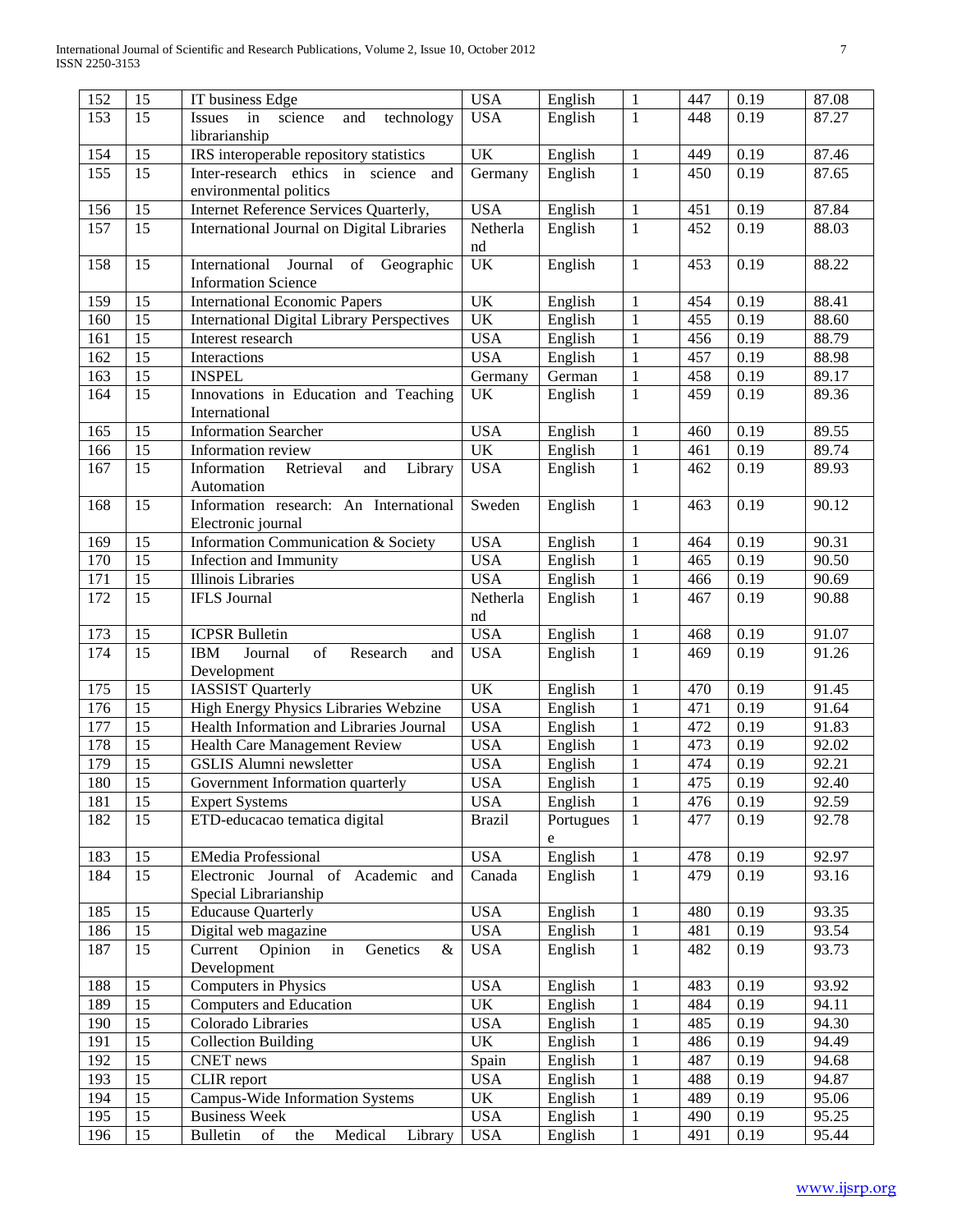|                  |                 | Association                                         |            |         |              |     |        |        |
|------------------|-----------------|-----------------------------------------------------|------------|---------|--------------|-----|--------|--------|
| 197              | 15              | <b>British</b><br>Journal<br>of<br>Educational      | <b>USA</b> | English | 1            | 492 | 0.19   | 95.63  |
|                  |                 | Technology                                          |            |         |              |     |        |        |
| 198              | 15              | <b>Boston Globe</b>                                 | <b>USA</b> | English | $\mathbf{1}$ | 493 | 0.19   | 95.82  |
| 199              | 15              | <b>BMC Evolutionary Biology</b>                     | <b>UK</b>  | English | $\mathbf{1}$ | 494 | 0.19   | 96.01  |
| 200              | 15              | <b>Black enterprise</b>                             | <b>USA</b> | English | $\mathbf{1}$ | 495 | 0.19   | 96.20  |
| 201              | 15              | Biological Journal of the Linnean Society           | <b>USA</b> | English | $\mathbf{1}$ | 496 | 0.19   | 96.39  |
| 202              | 15              | <b>Belo Horizonte</b>                               | India      | English | $\mathbf{1}$ | 497 | 0.19   | 96.58  |
| 203              | 15              | Behavioral & Social Sciences Librarian              | UK         | English | $\mathbf{1}$ | 498 | 0.19   | 96.77  |
| 204              | 15              | Aslib                                               | <b>UK</b>  | English | $\mathbf{1}$ | 499 | 0.19   | 96.96  |
| 205              | 15              | Artificial Intelligence Review                      | Netherla   | English | $\mathbf{1}$ | 500 | 0.19   | 97.15  |
|                  |                 |                                                     | nd         |         |              |     |        |        |
| 206              | 15              | Archivos de Bronconeumologia                        | Spain      | Spain   | $\mathbf{1}$ | 501 | 0.19   | 97.34  |
| 207              | 15              | Archival science                                    | <b>UK</b>  | English | $\mathbf{1}$ | 502 | 0.19   | 97.53  |
| 208              | 15              | Annual Review of Phytopathology                     | <b>USA</b> | English | $\mathbf{1}$ | 503 | 0.19   | 97.72  |
| 209              | $\overline{15}$ | Annual Review of Microbiology                       | <b>USA</b> | English | $\mathbf{1}$ | 504 | 0.19   | 97.91  |
| 210              | 15              | American Journal of Botany                          | <b>USA</b> | English | $\mathbf{1}$ | 505 | 0.19   | 98.10  |
| 211              | 15              | American Antiquity                                  | <b>USA</b> | English | $\mathbf{1}$ | 506 | 0.19   | 98.29  |
| 212              | 15              | <b>ALISS Quarterly</b>                              | UK         | English | $\mathbf{1}$ | 507 | 0.19   | 98.48  |
| $\overline{213}$ | $\overline{15}$ | Against the Grain                                   | <b>UK</b>  | English | $\mathbf{1}$ | 508 | 0.19   | 98.67  |
| 214              | 15              | Acta Anaesthesiologica Scandinavica                 | <b>USA</b> | English | $\mathbf{1}$ | 509 | 0.19   | 98.86  |
| 215              | 15              | Acquisitions and technical services                 | <b>USA</b> | English | $\mathbf{1}$ | 510 | 0.19   | 99.05  |
| 216              | 15              | <b>ACM Transactions on Computer Systems</b>         | <b>USA</b> | English | $\mathbf{1}$ | 511 | 0.19   | 99.24  |
| 217              | 15              | ACM SIGSOFT software engineering                    | <b>USA</b> | English | $\mathbf{1}$ | 512 | 0.19   | 99.43  |
|                  |                 | notes                                               |            |         |              |     |        |        |
| 218              | 15              | Abbey newsletter                                    | <b>USA</b> | English | $\mathbf{1}$ | 513 | 0.19   | 99.62  |
| 219              | 15              | <b>ACM</b><br><b>SIGOPS</b><br>Operating<br>Systems | <b>USA</b> | English | $\mathbf{1}$ | 514 | 0.19   | 99.81  |
|                  |                 | Review                                              |            |         |              |     |        |        |
| 220              | 15              | <b>ACM Computing Surveys</b>                        | <b>USA</b> | English | $\mathbf{1}$ | 515 | 0.19   | 100.00 |
|                  |                 |                                                     |            |         | 515          |     | 100.00 |        |

# **4.7 Bradford's Law of Scattering and pattern of Journal use by Library and Information Scientists**

 The graphical and verbal interpretation of Bradford's Law of Scattering is being applied to the literature of the journal *OCLC Systems and Services*. Table 8 shows journals arranged in decreasing frequency of citations. To testify the applicability of Bradford's Law of Scattering, a graph is plotted by taking the cumulative number of citations R(n) on the ordinate against the logarithm of cumulative journals log(n) on the abscissa. (Fig.1). It is observed that the resulting bibliography, initially starts with the rising as an exponential nature and then follows into a linear curve indicating the observance of Bradford's Law of Scattering.

**Table 8 Distribution of Cited Journals by Decreasing Frequency of Citation OCLC Systems and Services**

| Journals       | Cum. No. of $\vert$ Log of Cum. No.s<br>log(n) | No. of Citations | Total No. of<br><b>Citations</b> | Cum. No. of<br>Citations<br>R(n) | % of Cum. No. of $\vert \%$ of Cum.<br><b>Citations</b> | Journals |
|----------------|------------------------------------------------|------------------|----------------------------------|----------------------------------|---------------------------------------------------------|----------|
|                | $\theta$                                       | 53               | 53                               | 53                               | 10.29                                                   | 0.40     |
| 2              | 0.30                                           | 23               | 23                               | 76                               | 14.76                                                   | 0.80     |
| 3              | 0.48                                           | 17               | 17                               | 93                               | 18.06                                                   | 1.20     |
| $\overline{4}$ | 0.60                                           | 15               | 15                               | 108                              | 20.97                                                   | 1.59     |
| 5              | 0.70                                           | 14               | 14                               | 122                              | 23.69                                                   | 1.99     |
| 6              | 0.78                                           | 12               | 12                               | 134                              | 26.02                                                   | 2.39     |
| 7              | 0.85                                           | 9                | 9                                | 143                              | 27.77                                                   | 2.79     |
| 8              | 0.90                                           | 8                | 8                                | 151                              | 29.32                                                   | 3.19     |
| 9              | 0.95                                           | 14               | 14                               | 165                              | 32.04                                                   | 3.59     |
| 11             | 1.04                                           | 36               | 36                               | 201                              | 39.03                                                   | 4.38     |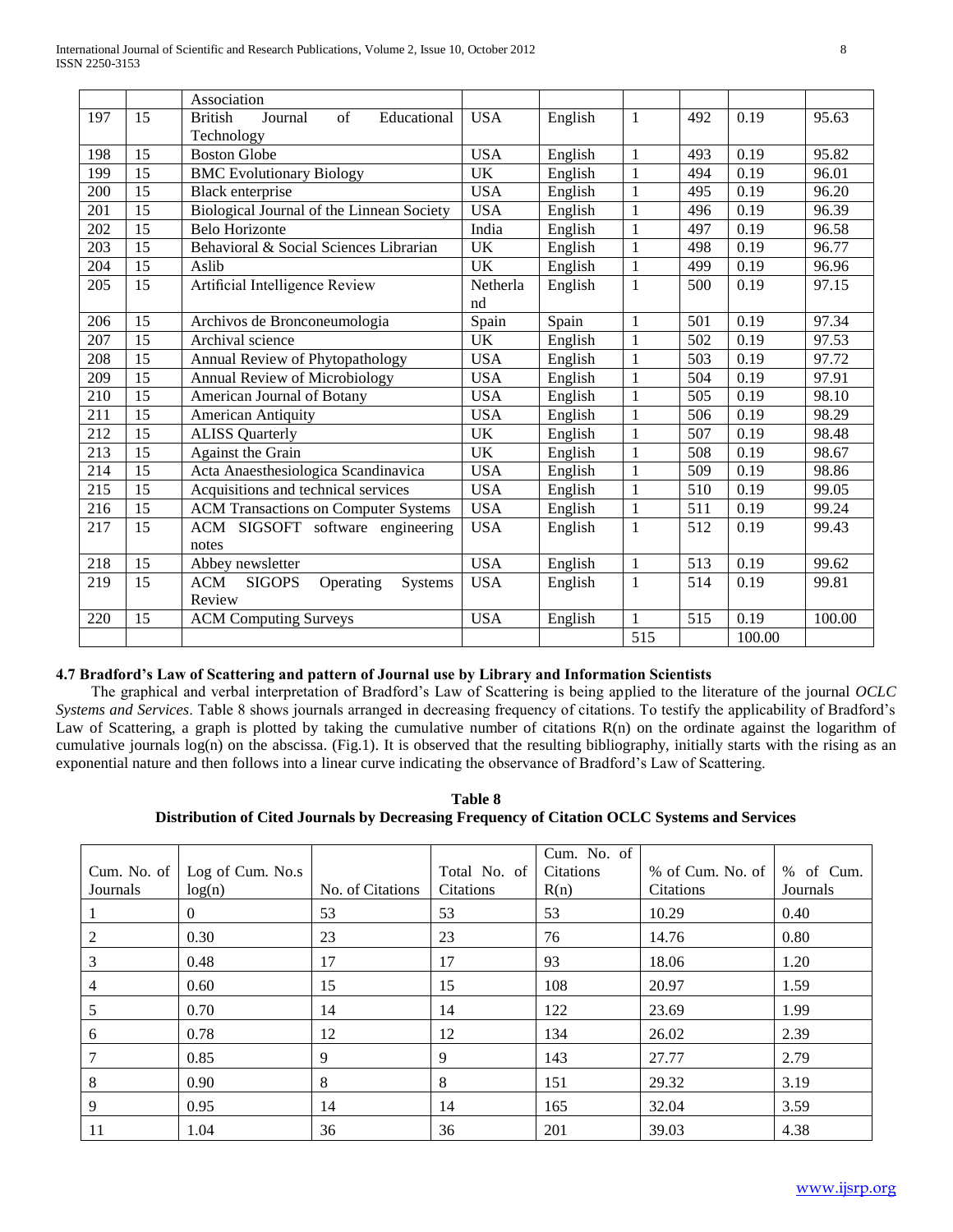International Journal of Scientific and Research Publications, Volume 2, Issue 10, October 2012 9 ISSN 2250-3153

| 17  | 1.23 | 40  | 40  | 241 | 46.80  | 6.77   |
|-----|------|-----|-----|-----|--------|--------|
| 25  | 1.40 | 40  | 40  | 281 | 54.56  | 9.96   |
| 35  | l.54 | 30  | 30  | 311 | 60.39  | 13.94  |
| 45  | 1.65 | 56  | 56  | 367 | 71.26  | 17.93  |
| 73  | 1.86 | 148 | 148 | 515 | 100.00 | 29.08  |
| 251 | 2.40 | 515 | 515 |     |        | 100.00 |



## V. CONCLUSION

Following are some of the important findings of the study:

- a) Periodical articles are the major sources of information;
- b) The publications in English language are used maximum;
- c) Maximum number of citations are the publications from USA(64.56%).
- d) Among cited journals the journal D-Lib Magazine occupies the first rank; and
- e) Sole research is favored than that of collaborative research in the field of Library and Information Science.

#### **REFERENCES**

- [1] Clarke, B. L. Multiple authorship trend in scientific papers. Science. Vol. 143; 1964; p. 882-4.
- [2] Meadows, A J. Communication in Science. London, Butterworths, 1974.

#### **AUTHORS**

**First Author** – Chandrashekara J, Librarian, Vidya Vikas Institute of Engg. And Technology, Mysore, Email: jpcshekar@gmail.com **Second Author** – Dr. Adithya Kumari H, Assistant Professor (S.G.), University of Mysore, Mysore, Email: adithyakumarih@gmail.com

**Third Author** – Mohan B.S., Asst. Librarian, Indian Institute of Astrophysics, Bangalore, [mohan@iiap.res.in](mailto:mohan@iiap.res.in)